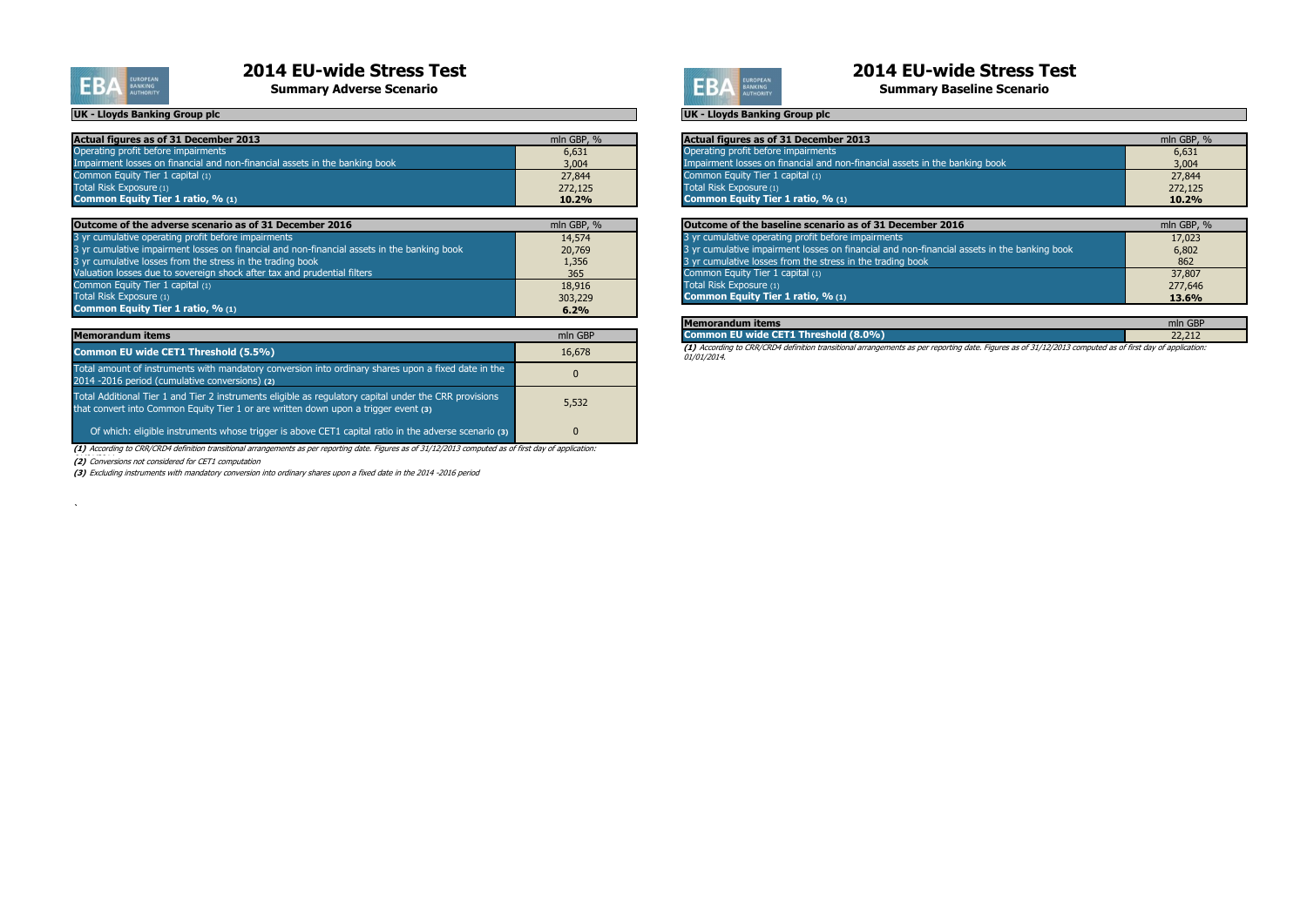

# **FBA EURICOPEAN 2014 EU-wide Stress Test**

| <b>AUTHORITY</b><br><b>P&amp;L</b>                                                                  |            |            | <b>Baseline Scenario</b> |            |            | <b>Adverse Scenario</b> |             |
|-----------------------------------------------------------------------------------------------------|------------|------------|--------------------------|------------|------------|-------------------------|-------------|
| (mln GBP)                                                                                           | 31/12/2013 | 31/12/2014 | 31/12/2015               | 31/12/2016 | 31/12/2014 | 31/12/2015              | 31/12/2016  |
| <b>Net interest income</b>                                                                          | 10,987     | 10,987     | 10,987                   | 10,987     | 10,987     | 10,560                  | 10,498      |
| <b>Net trading income</b>                                                                           |            | $-222$     | $-50$                    | 36         | $-469$     | $-198$                  | $-63$       |
| of which trading losses from stress scenarios                                                       |            | $-431$     | $-259$                   | $-172$     | $-678$     | $-407$                  | $-271$      |
| <b>Other operating income</b>                                                                       | 1,646      | 958        | 993                      | 1,022      | 1,042      | 1,064                   | 1,049       |
| <b>Operating profit before impairments</b>                                                          | 6,631      | 5,257      | 5,604                    | 6,162      | 4,757      | 4,760                   | 5,057       |
| Impairment of financial assets (-)                                                                  | $-3,004$   | $-2,682$   | $-2,089$                 | $-2,031$   | $-5,338$   | $-8,642$                | $-6,790$    |
| Impairment of financial assets other than instruments designated at fair value through<br>$PAI$ (-) | $-3,004$   | $-2,550$   | $-2,010$                 | $-1,978$   | $-5,098$   | $-8,495$                | $-6,648$    |
| Impairment Financial assets designated at fair value through P&L (-)                                |            | $-132$     | $-79$                    | -53        | $-240$     | $-146$                  | $-142$      |
| Impairment on non financial assets (-)                                                              |            |            |                          |            |            |                         | $\mathbf 0$ |
| <b>Operating profit after impairments from stress scenarios</b>                                     | 3,627      | 2,575      | 3,515                    | 4,131      | $-580$     | $-3,882$                | $-1,733$    |
| Other Income and expenses                                                                           | $-894$     | $-1,023$   | $-719$                   | $-466$     | 385        | $-1,505$                | $-1,338$    |
| <b>Pre-Tax profit</b>                                                                               | 2,733      | 1,552      | 2,797                    | 3,665      | $-196$     | $-5,387$                | $-3,071$    |
| <b>Tax</b>                                                                                          | $-1,217$   | 2,114      | $-839$                   | $-1,099$   | 2,639      | 1,616                   | 921         |
| <b>Net income</b>                                                                                   | 1,516      | 3,667      | 1,958                    | 2,565      | 2,443      | $-3,771$                | $-2,150$    |
| <b>Attributable to owners of the parent</b>                                                         | 1,480      | 3,631      | 1,922                    | 2,529      | 2,407      | $-3,807$                | $-2,186$    |
| of which carried over to capital through retained earnings                                          | 1,480      | 3,631      | 1,922                    | 2,529      | 2,407      | $-3,807$                | $-2,186$    |
| of which distributed as dividends                                                                   |            |            |                          |            |            |                         |             |

 $\Delta$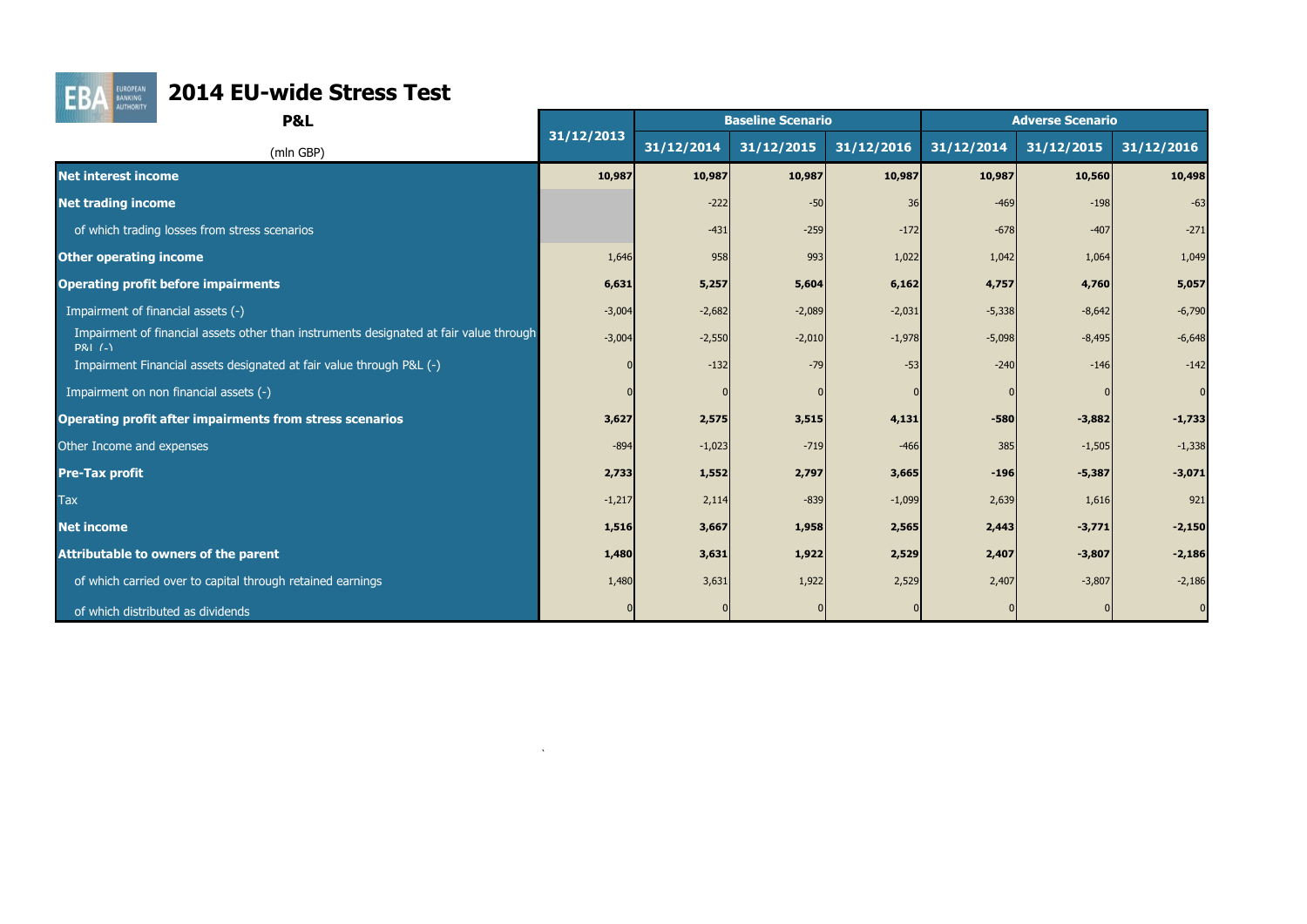**Credit Risk**

|                                                                                                                                                                                                                                                                                                                                              |              |                           |                |                                                           | Exposure values (as of 31/12/2013)           |                                                              |                                   |                          |           | Risk exposure amounts (as of 31/12/2013)                |                                              |                                                           |                         |               |              | Value adjustments and provisions (as of 31/12/2013) |             |               |                      |
|----------------------------------------------------------------------------------------------------------------------------------------------------------------------------------------------------------------------------------------------------------------------------------------------------------------------------------------------|--------------|---------------------------|----------------|-----------------------------------------------------------|----------------------------------------------|--------------------------------------------------------------|-----------------------------------|--------------------------|-----------|---------------------------------------------------------|----------------------------------------------|-----------------------------------------------------------|-------------------------|---------------|--------------|-----------------------------------------------------|-------------|---------------|----------------------|
|                                                                                                                                                                                                                                                                                                                                              | LTV % (as of | F-IRB                     |                |                                                           | A-IRB                                        |                                                              | <b>STA</b>                        |                          | $F-IRB$   |                                                         | A-IRB                                        | <b>STA</b>                                                |                         |               | $F-IRB$      |                                                     | A-IRB       |               | <b>STA</b>           |
| (mln GBP, %)                                                                                                                                                                                                                                                                                                                                 | 31/12/2013   | Non-defaulted             | Defaulted      | Non-defaulted                                             | Defaulted                                    | Non-defaulted                                                | Defaulted                         | Non-defaulted            | Defaulted | Non-defaulted                                           | Defaulted                                    | Non-defaulted                                             | Defaulted               | Non-defaulted | Defaulted    | Non-defaulted                                       | Defaulted   | Non-defaulted | Defaulted            |
| Central banks and central governments<br><b>Institutions</b><br><b>Corporates</b><br>Corporates - Of Which: Specialised Lending<br>Corporates - Of Which: SME<br><b>Retai</b>                                                                                                                                                                |              | 3,866<br>78,972<br>12,42  | 8,296<br>1,523 | 400,344                                                   | 7,932                                        | 71,254<br>815<br>32,182<br>19,910<br>1,590<br>9,707          | 4,573<br>4,416<br>76 <sup>°</sup> | 1,456<br>52,767<br>9,638 |           | 68,412                                                  | 7,280                                        | 273<br>27,670<br>17,900<br>344<br>4.665                   | 222 <sub>1</sub><br>854 | 348<br>141    | 3,468<br>737 | 1,223                                               | 1,055       | 202<br>113    | 2,853<br>2,261<br>95 |
| Retail - Secured on real estate property<br>Retail - Secured on real estate property - Of Which: SME                                                                                                                                                                                                                                         | 67%<br>49%   |                           |                | 347,670<br>10,798                                         | 6,000<br>353                                 | 5,419                                                        | 676                               |                          |           | 37,891<br>4,069                                         | 5,176<br>423                                 | 1,897                                                     | 737                     |               |              | 772                                                 | 72          |               | 88                   |
| United Kingdom<br>Retail - Secured on real estate property - Of Which: non-SME<br><b>Retail - Qualifying Revolving</b><br><b>Retail - Other Retail</b><br>Retail - Other Retail - Of Which: SME<br>Retail - Other Retail - Of Which: non-SME<br><b>Equity</b><br><b>Securitisation</b><br>Other non-credit obligation assets<br><b>TOTAL</b> | 67%          | 2,464<br>10,274<br>95.633 | 8.296          | 336,872<br>37,565<br>15,109<br>2,396<br>12,713<br>400,344 | 5,647<br>787<br>1,145<br>468<br>678<br>7,932 | 5,418<br>393<br>3,895<br>1,493<br>2,402<br>18,186<br>132,144 | 676<br>5.335                      | 4,842<br>2,208<br>61,274 |           | 33,822<br>15,227<br>15,294<br>2,392<br>12,902<br>68,412 | 4,753<br>1,128<br>977<br>208<br>769<br>7,280 | 1,897<br>297<br>2,472<br>652<br>1,819<br>18,151<br>50.799 | 737<br>1.076            | 348           | 3.468        | 758<br>181<br>270<br>245<br>1,223                   | 72<br>1.055 |               | 2,947                |

|                                                                                                            | <b>CIGUIL NISK</b>                                                      |                            |               |           |                                    |            |                                                        |                         |                |           |                                          |                            |                  |                |               |           |                                                     |              |                          |                       |
|------------------------------------------------------------------------------------------------------------|-------------------------------------------------------------------------|----------------------------|---------------|-----------|------------------------------------|------------|--------------------------------------------------------|-------------------------|----------------|-----------|------------------------------------------|----------------------------|------------------|----------------|---------------|-----------|-----------------------------------------------------|--------------|--------------------------|-----------------------|
|                                                                                                            |                                                                         |                            |               |           | Exposure values (as of 31/12/2013) |            |                                                        |                         |                |           | Risk exposure amounts (as of 31/12/2013) |                            |                  |                |               |           | Value adjustments and provisions (as of 31/12/2013) |              |                          |                       |
|                                                                                                            |                                                                         | LTV % (as of<br>31/12/2013 |               | $F-IRB$   |                                    | A-IRB      | <b>STA</b>                                             |                         | $F-IRB$        |           |                                          | A-IRB                      | <b>STA</b>       |                | $F-IRB$       |           |                                                     | A-IRB        | <b>STA</b>               |                       |
|                                                                                                            | $(mln$ GBP, $%$                                                         |                            | Non-defaulted | Defaulted | Non-defaulted                      | Defaulted  | Non-defaulted                                          | Defaulted               | Non-defaulted  | Defaulted | Non-defaulted                            | Defaulted                  | Non-defaulted    | Defaulted      | Non-defaulted | Defaulted | Non-defaulted                                       | Defaulted    | Non-defaulted            | Defaulted             |
|                                                                                                            | Central banks and central governments                                   |                            | 15,578        |           |                                    |            | 81,878<br>1,255<br>46,454<br>26,006<br>6,518<br>12,405 |                         | 1,605<br>4,258 |           |                                          |                            |                  |                |               |           |                                                     |              |                          |                       |
|                                                                                                            | <b>Institutions</b>                                                     |                            | 12,917        |           |                                    |            |                                                        |                         |                |           |                                          |                            | 369              |                |               |           |                                                     |              |                          |                       |
|                                                                                                            | <b>Corporates</b>                                                       |                            | 99,230        | 8,925     |                                    |            |                                                        |                         | 62,031         |           |                                          |                            | 41,305<br>23,571 | 1,666          | 348           | 3,475     |                                                     |              |                          | 8,558                 |
|                                                                                                            | Corporates - Of Which: Specialised Lending                              |                            | 12,474        | 1,637     |                                    |            |                                                        | 12,568<br>11,207<br>836 |                |           |                                          |                            |                  |                | 141           |           |                                                     |              |                          |                       |
|                                                                                                            | Corporates - Of Which: SME<br>Retai                                     |                            |               |           | 409,84                             | 8,853      |                                                        |                         | 9,662          |           | 75,640                                   | 9,499                      | $5,273$<br>6,068 | 1,027<br>1,124 |               |           | 1,370                                               | 1,528        | 532<br>123<br>264<br>177 | 6,009<br>1,387<br>302 |
|                                                                                                            | Retail - Secured on real estate property                                |                            |               |           |                                    |            |                                                        |                         |                |           |                                          |                            |                  |                |               |           |                                                     |              |                          |                       |
|                                                                                                            |                                                                         | 67%                        |               |           | 357,168                            | 6,921      | 7,098                                                  | 754                     |                |           | 45,12                                    | 7,394                      | 2,536            | 830            |               |           | 919                                                 | 1,204        |                          | 134                   |
|                                                                                                            | Retail - Secured on real estate property - Of Which: SME                |                            |               |           |                                    |            |                                                        |                         |                |           |                                          |                            |                  |                |               |           |                                                     |              |                          |                       |
|                                                                                                            |                                                                         | 49%                        |               |           | 10,79                              | 353        |                                                        |                         |                |           | 4,069                                    | 423                        |                  |                |               |           |                                                     |              |                          |                       |
| UK - Lloyds Banking Group plc                                                                              | Retail - Secured on real estate property - Of Which: non-SME            |                            |               |           |                                    |            |                                                        |                         |                |           |                                          |                            |                  |                |               |           |                                                     |              |                          |                       |
|                                                                                                            |                                                                         | 68%                        |               |           | 346,37                             | 6,568      | 7,098<br>393                                           | 75 <sup>4</sup>         |                |           | 41,050                                   | 6,971                      | 2,535<br>297     | 830            |               |           | 905                                                 | 1,197<br>197 |                          | 134                   |
|                                                                                                            | <b>Retail - Qualifying Revolving</b>                                    |                            |               |           | 37,565                             | 787        |                                                        |                         |                |           |                                          |                            |                  |                |               |           | 181                                                 |              |                          |                       |
|                                                                                                            | <b>Retail - Other Retail</b>                                            |                            |               |           | 15,10                              | 1,145      | 4,914<br>1,494<br>3,419                                |                         |                |           | 15,227<br>15,294<br>2,392<br>12,902      | 1,128<br>977<br>208<br>769 | 3,236            | 251            |               |           | 270                                                 |              |                          | 164                   |
|                                                                                                            | Retail - Other Retail - Of Which: SME                                   |                            |               |           | 2,396                              | 468<br>678 |                                                        |                         |                |           |                                          |                            | 653<br>2,583     | 238            |               |           | 245                                                 |              |                          |                       |
|                                                                                                            | Retail - Other Retail - Of Which: non-SME                               |                            | 2,934         |           | 12,713                             |            |                                                        |                         | 5,902          |           |                                          |                            |                  |                |               |           |                                                     |              |                          | 164                   |
|                                                                                                            | Equity<br><b>Securitisation</b>                                         |                            | 14,104        |           |                                    |            |                                                        |                         | 3,329          |           |                                          |                            |                  |                |               |           |                                                     |              |                          |                       |
|                                                                                                            | Other non-credit obligation assets                                      |                            |               |           |                                    |            |                                                        |                         |                |           |                                          |                            | 18,408           |                |               |           |                                                     |              |                          |                       |
|                                                                                                            | <b>TOTAL</b>                                                            |                            | 144,764       | 8.928     | 409,842                            | 8.853      | 18,443<br>160,435                                      | 13,551                  | 77,125         |           | 75,640                                   | 9.499                      | 66,199           | 2,791          |               | 3.475     | 1,370                                               | 1,528        | 711                      | 8,860                 |
|                                                                                                            | Securitisation and re-securitisations positions deducted from capital * |                            | 142           |           |                                    |            |                                                        |                         |                |           |                                          |                            |                  |                |               |           |                                                     |              |                          |                       |
| (*) Refers to the part of Securitization exposure that is deducted from capital and is not included in RWA |                                                                         |                            |               |           |                                    |            |                                                        |                         |                |           |                                          |                            |                  |                |               |           |                                                     |              |                          |                       |

(\*) Refers to the part of Securitization exposure that is deducted from capital and is not included in RWA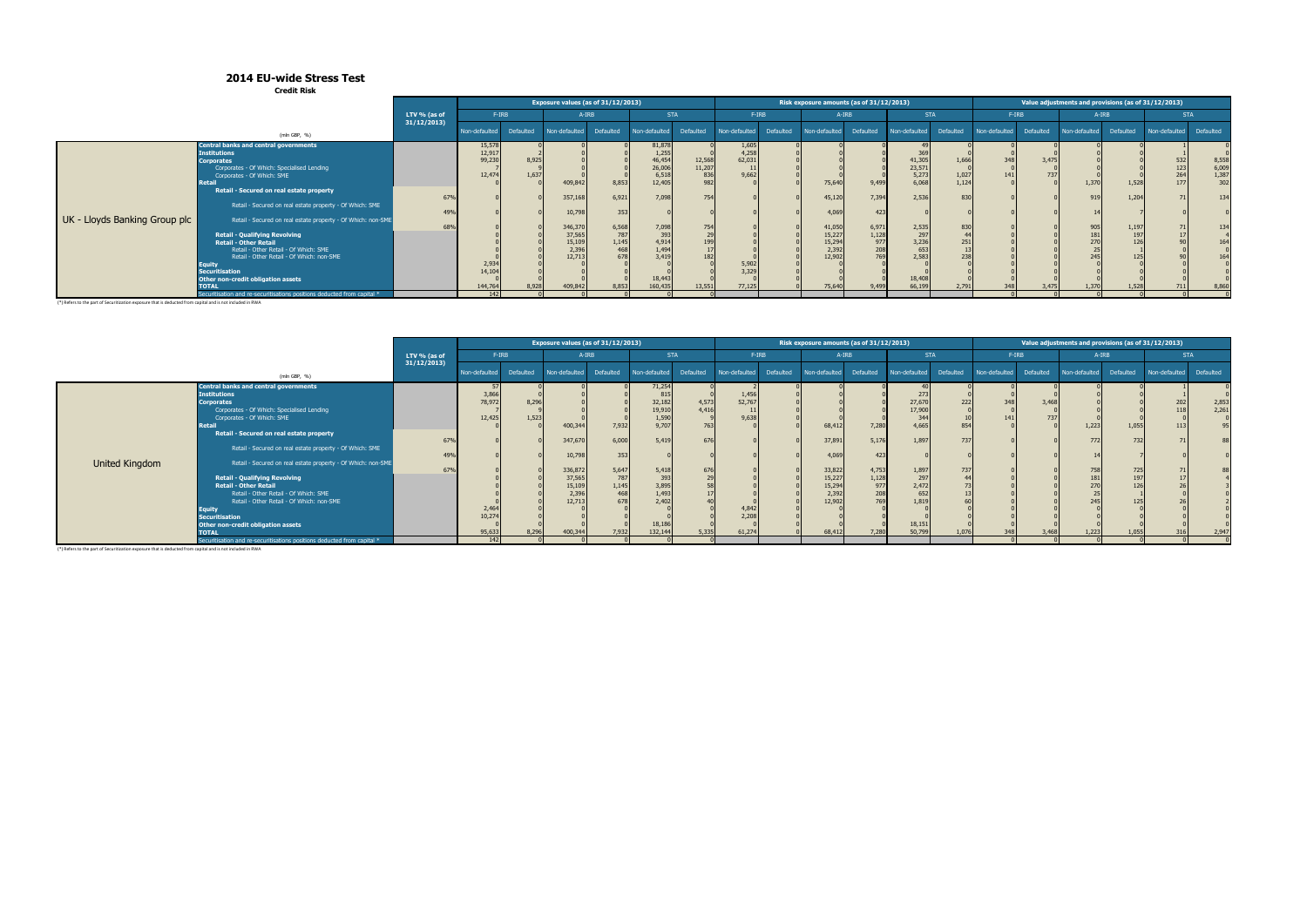|                      |                                                                         |              |               |           | Exposure values (as of 31/12/2013) |           |               |           |               |           | Risk exposure amounts (as of 31/12/2013) |           |               |            |               |           | Value adjustments and provisions (as of 31/12/2013) |           |               |            |
|----------------------|-------------------------------------------------------------------------|--------------|---------------|-----------|------------------------------------|-----------|---------------|-----------|---------------|-----------|------------------------------------------|-----------|---------------|------------|---------------|-----------|-----------------------------------------------------|-----------|---------------|------------|
|                      |                                                                         | LTV % (as of | F-IRB         |           |                                    | A-IRB     | <b>STA</b>    |           | $F-IRB$       |           |                                          | A-IRB     |               | <b>STA</b> |               | $F-IRB$   |                                                     | A-IRB     |               | <b>STA</b> |
|                      | $(mln$ GBP, $%$                                                         | 31/12/2013   | Non-defaulted | Defaulted | Non-defaulted                      | Defaulted | Non-defaulted | Defaulted | Non-defaulted | Defaulted | Non-defaulted                            | Defaulted | Non-defaulted | Defaulted  | Non-defaulted | Defaulted | Non-defaulted                                       | Defaulted | Non-defaulted | Defaulted  |
|                      | Central banks and central governments                                   |              | 14,671        |           |                                    |           |               |           | 1,516         |           |                                          |           |               |            |               |           |                                                     |           |               |            |
|                      | <b>Institutions</b>                                                     |              | 3,163         |           |                                    |           |               |           | 911           |           |                                          |           |               |            |               |           |                                                     |           |               |            |
|                      | <b>Corporates</b>                                                       |              | 8,278         |           |                                    |           | 1,988         | 176       | 3,733         |           |                                          |           | 1,718         |            |               |           |                                                     |           |               |            |
|                      | Corporates - Of Which: Specialised Lending                              |              |               |           |                                    |           | 390           | 132       |               |           |                                          |           | 322           |            |               |           |                                                     |           |               |            |
|                      | Corporates - Of Which: SME                                              |              |               |           |                                    |           |               |           |               |           |                                          |           |               |            |               |           |                                                     |           |               |            |
|                      | <b>Retail</b>                                                           |              |               |           |                                    |           |               |           |               |           |                                          |           |               |            |               |           |                                                     |           |               |            |
|                      | Retail - Secured on real estate property                                |              |               |           |                                    |           |               |           |               |           |                                          |           |               |            |               |           |                                                     |           |               |            |
|                      | Retail - Secured on real estate property - Of Which: SME                |              |               |           |                                    |           |               |           |               |           |                                          |           |               |            |               |           |                                                     |           |               |            |
|                      |                                                                         |              |               |           |                                    |           |               |           |               |           |                                          |           |               |            |               |           |                                                     |           |               |            |
| <b>United States</b> | Retail - Secured on real estate property - Of Which: non-SME            |              |               |           |                                    |           |               |           |               |           |                                          |           |               |            |               |           |                                                     |           |               |            |
|                      |                                                                         |              |               |           |                                    |           |               |           |               |           |                                          |           |               |            |               |           |                                                     |           |               |            |
|                      | <b>Retail - Qualifying Revolving</b>                                    |              |               |           |                                    |           |               |           |               |           |                                          |           |               |            |               |           |                                                     |           |               |            |
|                      | <b>Retail - Other Retail</b>                                            |              |               |           |                                    |           |               |           |               |           |                                          |           |               |            |               |           |                                                     |           |               |            |
|                      | Retail - Other Retail - Of Which: SME                                   |              |               |           |                                    |           |               |           |               |           |                                          |           |               |            |               |           |                                                     |           |               |            |
|                      | Retail - Other Retail - Of Which: non-SME                               |              |               |           |                                    |           |               |           |               |           |                                          |           |               |            |               |           |                                                     |           |               |            |
|                      | Equity                                                                  |              |               |           |                                    |           |               |           |               |           |                                          |           |               |            |               |           |                                                     |           |               |            |
|                      | Securitisation                                                          |              | 1,673         |           |                                    |           |               |           |               |           |                                          |           |               |            |               |           |                                                     |           |               |            |
|                      | Other non-credit obligation assets<br><b>TOTAL</b>                      |              | 27,850        |           |                                    |           | 2,054         |           | 6,467         |           |                                          |           | 1,73          |            |               |           |                                                     |           |               |            |
|                      | Securitisation and re-securitisations positions deducted from capital * |              |               |           |                                    |           |               |           |               |           |                                          |           |               |            |               |           |                                                     |           |               |            |

|         |                                                                                                                                                                                                                                                                                                                                                                                                                                                                                                                                                                                                                             |              |               |           | Exposure values (as of 31/12/2013) |                   |                                                   |                                       |               |           | Risk exposure amounts (as of 31/12/2013) |                                  |                                            |            |               |           | Value adjustments and provisions (as of 31/12/2013) |                                    |                 |                                                       |
|---------|-----------------------------------------------------------------------------------------------------------------------------------------------------------------------------------------------------------------------------------------------------------------------------------------------------------------------------------------------------------------------------------------------------------------------------------------------------------------------------------------------------------------------------------------------------------------------------------------------------------------------------|--------------|---------------|-----------|------------------------------------|-------------------|---------------------------------------------------|---------------------------------------|---------------|-----------|------------------------------------------|----------------------------------|--------------------------------------------|------------|---------------|-----------|-----------------------------------------------------|------------------------------------|-----------------|-------------------------------------------------------|
|         |                                                                                                                                                                                                                                                                                                                                                                                                                                                                                                                                                                                                                             | LTV % (as of |               | $F-IRB$   |                                    | A-IRB             |                                                   | <b>STA</b>                            |               | $F-IRB$   |                                          | A-IRB                            |                                            | <b>STA</b> |               | $F-IRB$   |                                                     | A-IRB                              |                 | <b>STA</b>                                            |
|         | $(mln$ GBP, $%$                                                                                                                                                                                                                                                                                                                                                                                                                                                                                                                                                                                                             | 31/12/2013   | Non-defaulted | Defaulted | Non-defaulted                      | Defaulted         | Non-defaulted                                     | Defaulted                             | Non-defaulted | Defaulted | Non-defaulted                            | Defaulted                        | Non-defaulted                              | Defaulted  | Non-defaulted | Defaulted | Non-defaulted                                       | Defaulted                          | Non-defaulted   | Defaulted                                             |
| Ireland | <b>Central banks and central governments</b><br><b>Institutions</b><br><b>Corporates</b><br>Corporates - Of Which: Specialised Lending<br>Corporates - Of Which: SME<br><b>Retail</b><br>Retail - Secured on real estate property<br>Retail - Secured on real estate property - Of Which: SME<br>Retail - Secured on real estate property - Of Which: non-SME<br><b>Retail - Qualifying Revolving</b><br><b>Retail - Other Retail</b><br>Retail - Other Retail - Of Which: SME<br>Retail - Other Retail - Of Which: non-SME<br><b>Equity</b><br><b>Securitisation</b><br>Other non-credit obligation assets<br><b>TOTAL</b> | 76%<br>76%   |               |           | 4,253<br>4,253<br>4,253<br>4,25    | 840<br>840<br>840 | 1,529<br>395<br>753<br>940<br>940<br>940<br>2,495 | 5,724<br>5,112<br>483<br>142<br>5,866 |               |           | 5,93<br>5,930<br>5,930<br>5,930          | 2,050<br>2,050<br>2,050<br>2,050 | 2,122<br>988<br>754<br>705<br>705<br>2,853 | 508<br>177 |               |           | 103<br>103<br>103<br>103                            | 47 <sup>2</sup><br>47 <sup>2</sup> | 26 <sup>4</sup> | 5,600<br>3,696<br>1,387<br>161<br>161<br>161<br>5,761 |
|         | Securitisation and re-securitisations positions deducted from capital *                                                                                                                                                                                                                                                                                                                                                                                                                                                                                                                                                     |              |               |           |                                    |                   |                                                   |                                       |               |           |                                          |                                  |                                            |            |               |           |                                                     |                                    |                 |                                                       |

(\*) Refers to the part of Securitization exposure that is deducted from capital and is not included in RWA

|             |                                                                                                                                                                                                                                                                                                                                                                                                |                            |               |           | Exposure values (as of 31/12/2013) |           |                                                            |            |               |           | Risk exposure amounts (as of 31/12/2013) |                              |                        |           |               |           | Value adjustments and provisions (as of 31/12/2013) |           |               |            |
|-------------|------------------------------------------------------------------------------------------------------------------------------------------------------------------------------------------------------------------------------------------------------------------------------------------------------------------------------------------------------------------------------------------------|----------------------------|---------------|-----------|------------------------------------|-----------|------------------------------------------------------------|------------|---------------|-----------|------------------------------------------|------------------------------|------------------------|-----------|---------------|-----------|-----------------------------------------------------|-----------|---------------|------------|
|             |                                                                                                                                                                                                                                                                                                                                                                                                | LTV % (as of<br>31/12/2013 |               | $F-IRB$   |                                    | A-IRB     |                                                            | <b>STA</b> | F-IRB         |           |                                          | A-IRB                        | <b>STA</b>             |           |               | $F-IRB$   |                                                     | A-IRB     |               | <b>STA</b> |
|             | (mln GBP, $\%$ )                                                                                                                                                                                                                                                                                                                                                                               |                            | Non-defaulted | Defaulted | Non-defaulted                      | Defaulted | Non-defaulted                                              | Defaulted  | Non-defaulted | Defaulted | Non-defaulted                            | Defaulted                    | Non-defaulted          | Defaulted | Non-defaulted | Defaulted | Non-defaulted                                       | Defaulted | Non-defaulted | Defaulted  |
| Netherlands | Central banks and central governments<br><b>Institutions</b><br><b>Corporates</b><br>Corporates - Of Which: Specialised Lending<br>Corporates - Of Which: SME<br><b>Retail</b><br>Retail - Secured on real estate property<br>Retail - Secured on real estate property - Of Which: SME<br>Retail - Secured on real estate property - Of Which: non-SME<br><b>Retail - Qualifying Revolving</b> | 100%<br>100%               | 300<br>54     |           | 5,24!<br>5,24!<br>5,245            |           | 8,199<br>$\overline{A}$<br>825<br>114<br>243<br>197<br>197 | 274        | 13<br>2AC     |           | 1,298<br>1,298<br>1,298                  | 16 <sub>i</sub><br>16<br>168 | 830<br>10 <sup>1</sup> | 325       |               |           |                                                     |           |               |            |
|             | <b>Retail - Other Retail</b><br>Retail - Other Retail - Of Which: SME<br>Retail - Other Retail - Of Which: non-SME<br><b>Equity</b><br>Securitisation<br>Other non-credit obligation assets<br><b>TOTAL</b><br>Securitisation and re-securitisations positions deducted from capital *                                                                                                         |                            | 1,10          |           | 5,24!                              |           | 9,361                                                      |            |               |           | 1,298                                    |                              |                        | 321       |               |           |                                                     |           |               |            |

(\*) Refers to the part of Securitization exposure that is deducted from capital and is not included in RWA

(\*) Refers to the part of Securitization exposure that is deducted from capital and is not included in RWA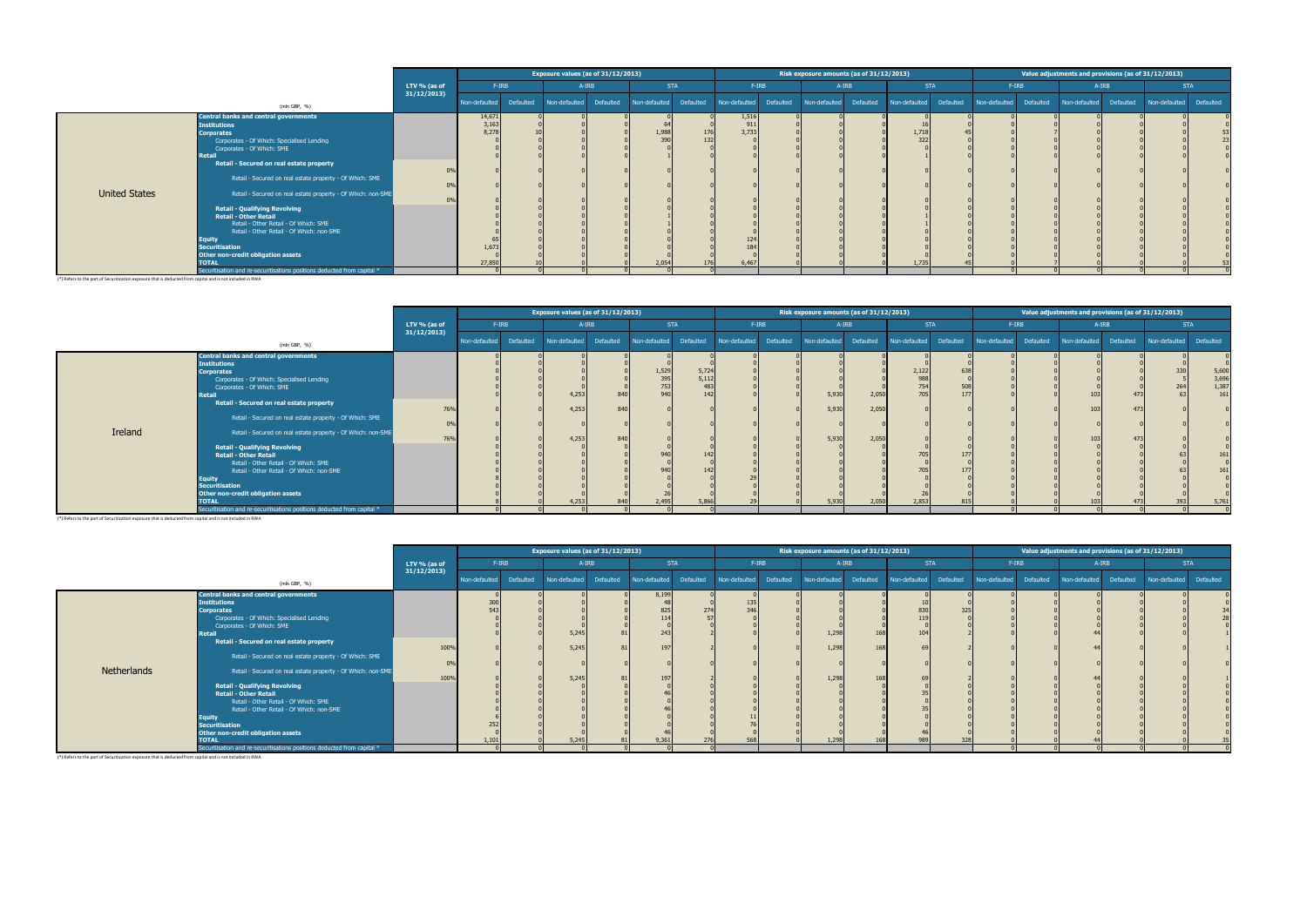|                                                                  |                    |                               |                                          |                    | <b>Baseline Scenario</b> |                                      |                             |                  |                                     |                 |                               |                                      |                   | <b>Adverse Scenario</b> |                                     |                           |                        |                                 |
|------------------------------------------------------------------|--------------------|-------------------------------|------------------------------------------|--------------------|--------------------------|--------------------------------------|-----------------------------|------------------|-------------------------------------|-----------------|-------------------------------|--------------------------------------|-------------------|-------------------------|-------------------------------------|---------------------------|------------------------|---------------------------------|
|                                                                  |                    | as of 31/12/2014              |                                          |                    | as of 31/12/2015         |                                      |                             | as of 31/12/2016 |                                     |                 | as of 31/12/2014              |                                      |                   | as of 31/12/2015        |                                     |                           | as of 31/12/2016       |                                 |
|                                                                  | Impairment<br>rate | Stock of<br><b>Provisions</b> | <b>Coverage Ratio -</b><br>Default Stock | Impairment<br>rate | Stock of<br>Provisions   | Coverage<br>Ratio - Default<br>Stock | Impairment Stock of<br>rate | Provisions       | Coverage<br>Ratio - Defaul<br>Stock | Impairment rate | Stock of<br><b>Provisions</b> | Coverage<br>Ratio - Default<br>Stock | mpairment<br>rate | Stock of<br>Provisions  | Coverage<br>Ratio - Defaul<br>Stock | <b>Impairment</b><br>rate | Stock of<br>Provisions | Coverag<br>Ratio - Def<br>Stock |
| <b>Central banks and central governments</b>                     | 0.00%              |                               | 33.75%                                   | 0.00%              |                          | 32.90%                               | 0.00%                       |                  | 32.87%                              | 0.00%           |                               | 38.75%                               | 0.00%             |                         | 42.00%                              | 0.00%                     |                        | 43.43%                          |
| <b>Institutions</b>                                              | 0.02%              |                               | 27.69%                                   | 0.02%              |                          | 31.62%                               | 0.02%                       |                  | 33.39%                              | 0.09%           |                               | 37.42%                               | 0.14%             |                         | 38.50%                              | 0.06%                     | 42                     | 36.72%                          |
| <b>Corporates</b>                                                | 0.47%              | 13,860                        | 50.16%                                   | 0.53%              | 14,858                   | 50.15%                               | 0.42%                       | 15,701           | 50.15%                              | 0.80%           | 15,211                        | 53.06%                               | 1.28%             | 18,276                  | 54.83%                              | 0.90%                     | 20,049                 | 54.83%                          |
| Corporates - Of Which: Specialised Lending,                      | 0.87%              | 6.624                         | 54.50%                                   | 0.84%              | 7,002                    | 54.60%                               | 0.51%                       | 7,267            | 54.96%                              | 1.31%           | 7.071                         | 57.20%                               | 1.88%             | 8,128                   | 59.66%                              | 1.58%                     | 8,781                  | 60.44%                          |
| Corporates - Of Which: SME                                       | 0.76%              | 2,506                         | 51.95%                                   | 0.80%              | 2,580                    | 50.07%                               | 0.57%                       | 2.656            | 48.86%                              | 1.22%           | 2.652                         | 53.25%                               | 1.64%             | 2,974                   | 52.47%                              | 1.08%                     | 3,171                  | 51.58%                          |
| Retail                                                           | 0.34%              | 4,880                         | 20.46%                                   | 0.32%              | 5,889                    | 19.76%                               | 0.29%                       | 7.021            | 20.49%                              | 0.50%           | 6.067                         | 24.22%                               | 0.90%             | 11,477                  | 27.96%                              | 0.95%                     | 16,345                 | 29.83%                          |
| Retail - Secured on real estate                                  | 0.11%              | 2,764                         | 14.33%                                   | 0.10%              | 3,057                    | 12.27%                               | 0.08%                       |                  |                                     | 0.20%           |                               | 17.65%                               | 0.55%             | 7,082                   | 20.73%                              | 0.65%                     | 10,330                 | 22.75%                          |
| property<br>Retail - Secured on real estate                      |                    |                               |                                          |                    |                          |                                      |                             | 3,325            | 11.40%                              |                 | 3,549                         |                                      |                   |                         |                                     |                           |                        |                                 |
| property - Of Which: SME                                         | 0.33%              |                               | 8.99%                                    | 0.52%              | 113                      | 15.11%                               | 0.53%                       | 168              | 18.51%                              | 0.72%           | 121                           | 16.98%                               | 1.43%             | 319                     | 27.45%                              | 1.26%                     | 457                    | 31.11%                          |
| UK - Lloyds Banking Group plc<br>Retail - Secured on real estate |                    |                               |                                          |                    |                          |                                      |                             |                  |                                     |                 |                               |                                      |                   |                         |                                     |                           |                        |                                 |
| property - Of Which: non-SME                                     | 0.11%              | 2.707                         | 14.54%                                   | 0.09%              | 2,945                    | 12.16%                               | 0.07%                       | 3.157            | 11.11%                              | 0.19%           | 3,428                         | 17.68%                               | 0.52%             | 6,763                   | 20.47%                              | 0.63%                     | 9,874                  | 22,46%                          |
| <b>Retail - Qualifving Revolving</b>                             | 1.71%              | 1.049                         | 48.38%                                   | 1.59%              | 1,485                    | 50.70%                               | 1.54%                       | 1,990            | 57.54%                              | 2.26%           | 1,261                         | 52.05%                               | 3.12%             | 2,433                   | 61.16%                              | 2.86%                     | 3,449                  | 64.00%                          |
| <b>Retail - Other Retail</b>                                     | 1.80%              | 1,067                         | 33,44%                                   | 1.91%              | 1,346                    | 37.61%                               | 1.88%                       | 1.705            | 43.81%                              | 2.48%           | 1.257                         | 38.33%                               | 3.24%             | 1,962                   | 48.44%                              | 3.04%                     | 2,565                  | 53.03%                          |
| Retail - Other Retail - Of Which: SME                            | 0.23%              |                               | 2.02%                                    | 0.36%              |                          | 4.35%                                | 0.36%                       |                  | 6.33%                               | 0.51%           |                               | 6.58%                                | 1.00%             | 128                     | 14.52%                              | 0.87%                     | 171                    | 18.83%                          |
| Retail - Other Retail - Of Which: non-                           | 2.18%              | 1.031                         | 43.56%                                   | 2.30%              | 1,296                    | 46.14%                               | 2.30%                       | 1.642            | 52.55%                              | 2.95%           | 1.193                         | 48,00%                               | 3.79%             | 1,833                   | 56.56%                              | 3.59%                     | 2,394                  | 60.13%                          |
| <b>Equity</b>                                                    | 0.00%              |                               |                                          | 0.00%              |                          |                                      | 0.00%                       |                  |                                     | 0.00%           |                               |                                      | 0.00%             |                         |                                     | 0.00%                     |                        |                                 |
| <b>Securitisation</b>                                            |                    |                               |                                          |                    |                          |                                      |                             |                  |                                     |                 |                               |                                      |                   |                         |                                     |                           |                        |                                 |
| Other non-credit obligation assets                               |                    |                               |                                          |                    |                          |                                      |                             |                  |                                     |                 |                               |                                      |                   |                         |                                     |                           |                        |                                 |
| <b>TOTAL</b>                                                     | 0.31%              | 18,746                        | 38.76%                                   | 0.31%              | 20,756                   | 36.64%                               | 0.27%                       | 22,734           | 35.98%                              | 0.48%           | 21,293                        | 41.62%                               | 0.83%             | 29,788                  | 41.13%                              | 0.78%                     | 36,436                 | 40.45%                          |
| Securitisation and re-securitisations positions deducted         |                    |                               |                                          |                    |                          |                                      |                             |                  |                                     |                 |                               |                                      |                   |                         |                                     |                           |                        |                                 |

|     | <b>Baseline Scenario</b>      |                                      |                    |                               |                                      |                 |                               |                                       |                    | <b>Adverse Scenario</b>       |                                      |                    |                        |                                             |
|-----|-------------------------------|--------------------------------------|--------------------|-------------------------------|--------------------------------------|-----------------|-------------------------------|---------------------------------------|--------------------|-------------------------------|--------------------------------------|--------------------|------------------------|---------------------------------------------|
|     | as of 31/12/2015              |                                      |                    | as of 31/12/2016              |                                      |                 | as of 31/12/2014              |                                       |                    | as of 31/12/2015              |                                      |                    | as of 31/12/2016       |                                             |
| ent | Stock of<br><b>Provisions</b> | Coverage<br>Ratio - Default<br>Stock | Impairment<br>rate | Stock of<br><b>Provisions</b> | Coverage<br>Ratio - Default<br>Stock | Impairment rate | Stock of<br><b>Provisions</b> | Coverage,<br>Ratio - Default<br>Stock | Impairment<br>rate | Stock of<br><b>Provisions</b> | Coverage<br>Ratio - Default<br>Stock | Impairment<br>rate | Stock of<br>Provisions | <b>Coverage</b><br>Ratio - Default<br>Stock |
|     | $\mathbf{R}$                  | 32.90%<br>31.62%                     | 0.00%<br>0.02%     | 12                            | 32.87%<br>33.39%                     | 0.00%<br>0.09%  | 14                            | 38.75%<br>37.42%                      | 0.00%<br>0.14%     | $\mathbf{1}$<br>33            | 42.00%<br>38.50%                     | 0.00%<br>0.06%     | 42                     | 43.43%<br>36.72%                            |
|     | 14,858                        | 50.15%                               | 0.42%              | 15,701                        | 50.15%                               | 0.80%           | 15,211                        | 53.06%                                | 1.28%              | 18,276                        | 54.83%                               | 0.90%              | 20,049                 | 54.83%                                      |
|     | 7,002                         | 54.60%                               | 0.51%              | 7,267                         | 54.96%                               | 1.31%           | 7,071                         | 57.20%                                | 1.88%              | 8,128                         | 59.66%                               | 1.58%              | 8,781                  | 60.44%                                      |
|     | 2,580                         | 50.07%                               | 0.57%              | 2.656                         | 48.86%                               | 1.22%           | 2,652                         | 53.25%                                | 1.64%              | 2.974                         | 52.47%                               | 1.08%              | 3,171                  | 51.58%                                      |
|     | 5,889                         | 19.76%                               | 0.29%              | 7,021                         | 20.49%                               | 0.50%           | 6,067                         | 24.22%                                | 0.90%              | 11,477                        | 27.96%                               | 0.95%              | 16,345                 | 29.83%                                      |
|     | 3,057                         | 12.27%                               | 0.08%              | 3,325                         | 11.40%                               | 0.20%           | 3,549                         | 17.65%                                | 0.55%              | 7,082                         | 20.73%                               | 0.65%              | 10,330                 | 22.75%                                      |
|     | 113                           | 15.11%                               | 0.53%              | 168                           | 18.51%                               | 0.72%           | 121                           | 16.98%                                | 1.43%              | 319                           | 27.45%                               | 1.26%              | 457                    | 31.11%                                      |
|     | 2,945                         | 12.16%                               | 0.07%              | 3,157                         | 11.11%                               | 0.19%           | 3,428                         | 17.68%                                | 0.52%              | 6,763                         | 20.47%                               | 0.63%              | 9,874                  | 22.46%                                      |
|     | 1,485                         | 50.70%                               | 1.54%              | 1.990                         | 57.54%                               | 2.26%           | 1,261                         | 52.05%                                | 3.12%              | 2.433                         | 61.16%                               | 2.86%              | 3,449                  | 64.00%                                      |
|     | 1,346                         | 37.61%                               | 1.88%              | 1,705                         | 43.81%                               | 2.48%           | 1,257                         | 38.33%                                | 3.24%              | 1,962                         | 48.44%                               | 3.04%              | 2,565                  | 53.03%                                      |
|     | 50                            | 4.35%<br>46.14%                      | 0.36%<br>2.30%     | 64<br>1.642                   | 6.33%<br>52.55%                      | 0.51%<br>2.95%  | 63                            | 6.58%<br>48.00%                       | 1.00%<br>3.79%     | 128<br>1.833                  | 14.52%                               | 0.87%<br>3.59%     | 171                    | 18.83%<br>60.13%                            |
|     | 1,296<br>$\Omega$             |                                      | 0.00%              |                               |                                      | 0.00%           | 1,193<br>$\Omega$             |                                       | 0.00%              |                               | 56.56%                               | 0.00%              | 2,394<br>$\Omega$      |                                             |
|     |                               |                                      |                    |                               |                                      |                 |                               |                                       |                    |                               |                                      |                    |                        |                                             |
|     |                               |                                      |                    |                               |                                      |                 |                               |                                       |                    |                               |                                      |                    |                        |                                             |
|     | 20,756                        | 36.64%                               | 0.27%              | 22,734                        | 35.98%                               | 0.48%           | 21,293                        | 41.62%                                | 0.83%              | 29,788                        | 41.13%                               | 0.78%              | 36,436                 | 40.45%                                      |
|     |                               |                                      |                    |                               |                                      |                 |                               |                                       |                    |                               |                                      |                    |                        |                                             |

|                |                                                                                                                   |                   |                               |                                          |                | <b>Baseline Scenario</b>         |                                      |                           |                               |                                     |                 |                        |                                      |                             | <b>Adverse Scenario</b> |                                      |                             |                  |                                 |
|----------------|-------------------------------------------------------------------------------------------------------------------|-------------------|-------------------------------|------------------------------------------|----------------|----------------------------------|--------------------------------------|---------------------------|-------------------------------|-------------------------------------|-----------------|------------------------|--------------------------------------|-----------------------------|-------------------------|--------------------------------------|-----------------------------|------------------|---------------------------------|
|                |                                                                                                                   |                   | as of 31/12/2014              |                                          |                | as of 31/12/2015                 |                                      |                           | as of 31/12/2016              |                                     |                 | as of 31/12/2014       |                                      |                             | as of 31/12/2015        |                                      |                             | as of 31/12/2016 |                                 |
|                |                                                                                                                   | mpairment<br>rate | Stock of<br><b>Provisions</b> | <b>Coverage Ratio -</b><br>Default Stock | rate           | npairment Stock of<br>Provisions | Coverage<br>Ratio - Default<br>Stock | <b>Impairment</b><br>rate | Stock of<br><b>Provisions</b> | Coverage<br>Ratio - Defaul<br>Stock | Impairment rate | Stock of<br>Provisions | Coverage<br>Ratio - Default<br>Stock | Impairment Stock of<br>rate | Provisions              | Coverage<br>Ratio - Default<br>Stock | Impairment Stock of<br>rate | Provisions       | Coverag<br>Ratio - Def<br>Stock |
|                | <b>Central banks and central governments</b>                                                                      | 0.00%             |                               |                                          | 0.00%          |                                  |                                      | 0.00%                     |                               |                                     | 0.00%           |                        |                                      | 0.00%                       |                         |                                      | 0.00%                       |                  |                                 |
|                | <b>Institutions</b>                                                                                               | 0.02%             |                               | 24.37%                                   | 0.02%          |                                  | 28.59%                               | 0.02%                     |                               | 30.81%                              | 0.08%           |                        | 34.63%                               | 0.12%                       |                         | 37.13%                               | 0.05%                       |                  | 35.76%                          |
|                | <b>Corporates</b>                                                                                                 | 0.30%             | 7,345                         | 46,41%                                   | 0.39%          | 7,842                            | 45.42%                               | 0.35%                     | 8,339                         | 45.13%                              | 0.56%           | 8,386                  | 50.74%                               | 1.06%                       | 10,428                  | 52.12%                               | 0.81%                       | 11,642           | 51.97%                          |
|                | Corporates - Of Which: Specialised Lending                                                                        | 0.58%             | 2,530                         | 49.32%                                   | 0.58%          | 2,662                            | 47.60%                               | 0.40%                     | 2,775                         | 47.36%                              | 0.85%           | 2.834                  | 53.92%                               | 1.53%                       | 3.414                   | 55.45%                               | 1.45%                       | 3,817            | 56.03%                          |
|                | Corporates - Of Which: SME                                                                                        | 0.25%             | 917                           | 46.74%                                   | 0.36%          |                                  | 45.20%                               | 0.35%                     | 1,027                         | 44.19%                              | 0.49%           | 1,030                  | 50.27%                               | 0.97%                       | 1,280                   | 51.40%                               | 0.82%                       | 1,429            | 50.77%                          |
|                | <b>Retai</b>                                                                                                      | 0.30%             | 3,770                         | 16.90%                                   | 0.29%          | 4.644                            | 16.87%                               | 0.27%                     | 5,700                         | 18.16%                              | 0.44%           | 4.822                  | 20.81%                               | 0.86%                       | 9,937                   | 26.03%                               | 0.92%                       | 14,568           | 28.49%                          |
|                | <b>Retail - Secured on real estate</b><br>property<br>Retail - Secured on real estate<br>property - Of Which: SME | 0.07%<br>0.33%    | 1,945<br>57                   | 10.18%<br>8.99%                          | 0.07%<br>0.52% | 2,130<br>112                     | 8.65%<br>15.11%                      | 0.06%<br>0.53%            | 2,339<br>168                  | 8.21%<br>18.51%                     | 0.14%<br>0.72%  | 2.644<br>120           | 13.72%<br>16.98%                     | 0.50%<br>1.43%              | 5,939<br>318            | 18,44%<br>27.45%                     | 0.61%<br>1.26%              | 8,996<br>455     | 21.11%<br>31.11%                |
| United Kingdom | Retail - Secured on real estate<br>property - Of Which: non-SME                                                   | 0.06%             | 1,888                         | 10.23%                                   | 0.05%          | 2,018                            | 8.37%                                | 0.05%                     | 2,171                         | 7.74%                               | 0.12%           | 2,524                  | 13.55%                               | 0.47%                       | 5,621                   | 18.07%                               | 0.59%                       | 8,541            | 20.73%                          |
|                | <b>Retail - Qualifying Revolving</b>                                                                              | 1.71%             | 1,049                         | 48.38%                                   | 1.59%          | 1,485                            | 50.70%                               | 1.54%                     | 1,990                         | 57.54%                              | 2.26%           | 1,261                  | 52.05%                               | 3.12%                       | 2,433                   | 61.16%                               | 2.86%                       | 3,449            | 64.00%                          |
|                | <b>Retail - Other Retail</b>                                                                                      | 1.79%             | 776                           | 27.16%                                   | 1.88%          | 1,029                            | 33.16%                               | 1.88%                     | 1,371                         | 41.21%                              | 2.39%           | 918                    | 31.66%                               | 3.12%                       | 1,566                   | 45.00%                               | 2.92%                       | 2,124            | 51.17%                          |
|                | Retail - Other Retail - Of Which: SME                                                                             | 0.23%             |                               | 2.02%                                    | 0.36%          |                                  | 4.35%                                | 0.36%                     | 63                            | 6.33%                               | 0.51%           |                        | 6.58%                                | 1.00%                       | 127                     | 14.52%                               | 0.87%                       | 170              | 18.83%                          |
|                | Retail - Other Retail - Of Which: non-                                                                            | 2.19%             | 7411                          | 37.58%                                   | 2.29%          | 979                              | 42.31%                               | 2.33%                     | 1,308                         | 51.16%                              | 2.88%           | 855                    | 41.51%                               | 3.68%                       | 1,438                   | 54.04%                               | 3.48%                       | 1,953            | 59.33%                          |
|                | Equity                                                                                                            | 0.00%             |                               |                                          | 0.00%          |                                  |                                      | 0.00%                     |                               |                                     | 0.00%           |                        |                                      | 0.00%                       |                         |                                      | 0.00%                       |                  |                                 |
|                | <b>Securitisation</b>                                                                                             |                   |                               |                                          |                |                                  |                                      |                           |                               |                                     |                 |                        |                                      |                             |                         |                                      |                             |                  |                                 |
|                | Other non-credit obligation assets                                                                                |                   |                               |                                          |                |                                  |                                      |                           |                               |                                     |                 |                        |                                      |                             |                         |                                      |                             |                  |                                 |
|                | <b>TOTAL</b>                                                                                                      | 0.26%             | 11,118                        | 31.74%                                   | 0.27%          | 12,490                           | 29.45%                               | 0.25%                     | 14,044                        | 29.22%                              | 0.41%           | 13,214                 | 35.53%                               | 0.78%                       | 20,377                  | 35.94%                               | 0.77%                       | 26,224           | 36.06%                          |
|                | Securitisation and re-securitisations positions deducted                                                          |                   |                               |                                          |                |                                  |                                      |                           |                               |                                     |                 |                        |                                      |                             |                         |                                      |                             |                  |                                 |

|                  |                        |                                                     |       | <b>Baseline Scenario</b>      |                                             |                    |                        |                                      |                 |                               |                                             |                    | <b>Adverse Scenario</b> |                                             |                    |                        |                                      |
|------------------|------------------------|-----------------------------------------------------|-------|-------------------------------|---------------------------------------------|--------------------|------------------------|--------------------------------------|-----------------|-------------------------------|---------------------------------------------|--------------------|-------------------------|---------------------------------------------|--------------------|------------------------|--------------------------------------|
|                  | as of 31/12/2014       |                                                     |       | as of 31/12/2015              |                                             |                    | as of 31/12/2016       |                                      |                 | as of 31/12/2014              |                                             |                    | as of 31/12/2015        |                                             |                    | as of 31/12/2016       |                                      |
| pairment<br>rate | Stock of<br>Provisions | Coverage Ratio - Impairment<br><b>Default Stock</b> | rate  | Stock of<br><b>Provisions</b> | <b>Coverage</b><br>Ratio - Default<br>Stock | Impairment<br>rate | Stock of<br>Provisions | Coverage<br>Ratio - Default<br>Stock | Impairment rate | Stock of<br><b>Provisions</b> | <b>Coverage</b><br>Ratio - Default<br>Stock | Impairment<br>rate | Stock of<br>Provisions  | <b>Coverage</b><br>Ratio - Default<br>Stock | Impairment<br>rate | Stock of<br>Provisions | Coverage<br>Ratio - Default<br>Stock |
| 0.00%            |                        |                                                     | 0.00% |                               | $\overline{a}$                              | 0.00%              |                        |                                      | 0.00%           |                               |                                             | 0.00%              |                         |                                             | 0.00%              |                        |                                      |
| 0.02%            |                        | 24.37%                                              | 0.02% |                               | 28.59%                                      | 0.02%              |                        | 30.81%                               | 0.08%           |                               | 34.63%                                      | 0.12%              |                         | 37.13%                                      | 0.05%              |                        | 35.76%                               |
| 0.30%            | 7.345                  | 46.41%                                              | 0.39% | 7.842                         | 45.42%                                      | 0.35%              | 8,339                  | 45.13%                               | 0.56%           | 8,386                         | 50.74%                                      | 1.06%              | 10,428                  | 52.12%                                      | 0.81%              | 11,642                 | 51.97%                               |
| 0.58%            | 2,530                  | 49.32%                                              | 0.58% | 2,662                         | 47.60%                                      | 0.40%              | 2,775                  | 47.36%                               | 0.85%           | 2,834                         | 53.92%                                      | 1.53%              | 3,414                   | 55.45%                                      | 1.45%              | 3,817                  | 56.03%                               |
| $0.25\%$         | 917                    | 46.74%                                              | 0.36% | 971                           | 45.20%                                      | 0.35%              | 1,027                  | 44.19%                               | 0.49%           | 1,030                         | 50.27%                                      | 0.97%              | 1,280                   | 51.40%                                      | 0.82%              | 1,429                  | 50.77%                               |
| 0.30%            | 3,770                  | 16.90%                                              | 0.29% | 4,644                         | 16.87%                                      | 0.27%              | 5,700                  | 18.16%                               | 0.44%           | 4,822                         | 20.81%                                      | 0.86%              | 9,937                   | 26.03%                                      | 0.92%              | 14,568                 | 28.49%                               |
| 0.07%            | 1,945                  | 10.18%                                              | 0.07% | 2,130                         | 8.65%                                       | 0.06%              | 2,339                  | 8.21%                                | 0.14%           | 2,644                         | 13.72%                                      | 0.50%              | 5,939                   | 18.44%                                      | 0.61%              | 8,996                  | 21.11%                               |
| 0.33%            | 57                     | 8.99%                                               | 0.52% | 112                           | 15.11%                                      | 0.53%              | 168                    | 18.51%                               | 0.72%           | 120                           | 16.98%                                      | 1.43%              | 318                     | 27.45%                                      | 1.26%              | 455                    | 31.11%                               |
| 0.06%            | 1,888                  | 10.23%                                              | 0.05% | 2.018                         | 8.37%                                       | 0.05%              | 2,171                  | 7.74%                                | 0.12%           | 2,524                         | 13.55%                                      | 0.47%              | 5,621                   | 18.07%                                      | 0.59%              | 8,541                  | 20.73%                               |
| 1.71%            | 1,049                  | 48.38%                                              | 1.59% | 1,485                         | 50.70%                                      | 1.54%              | 1,990                  | 57.54%                               | 2.26%           | 1,261                         | 52.05%                                      | 3.12%              | 2,433                   | 61.16%                                      | 2.86%              | 3,449                  | 64.00%                               |
| 1.79%            | 776                    | 27.16%                                              | 1.88% | 1,029                         | 33.16%                                      | 1.88%              | 1,371                  | 41.21%                               | 2.39%           | 918                           | 31.66%                                      | 3.12%              | 1,566                   | 45.00%                                      | 2.92%              | 2,124                  | 51.17%                               |
| 0.23%            | 35                     | 2.02%                                               | 0.36% | 49                            | 4.35%                                       | 0.36%              | 63                     | 6.33%                                | 0.51%           | 63                            | 6.58%                                       | 1.00%              | 127                     | 14.52%                                      | 0.87%              | 170                    | 18.83%                               |
| 2.19%            | 741                    | 37.58%                                              | 2.29% | 979                           | 42.31%                                      | 2.33%              | 1,308                  | 51.16%                               | 2.88%           | 855                           | 41.51%                                      | 3.68%              | 1,438                   | 54.04%                                      | 3.48%              | 1,953                  | 59.33%                               |
| 0.00%            |                        |                                                     | 0.00% |                               |                                             | 0.00%              |                        |                                      | 0.00%           |                               |                                             | 0.00%              |                         |                                             | 0.00%              |                        |                                      |
|                  |                        |                                                     |       |                               |                                             |                    |                        |                                      |                 |                               |                                             |                    |                         |                                             |                    |                        |                                      |
| 0.26%            | 11,118                 | 31.74%                                              | 0.27% | 12,490                        | 29.45%                                      | 0.25%              | 14,044                 | 29.22%                               | 0.41%           | 13,214                        | 35.53%                                      | 0.78%              | 20,377                  | 35.94%                                      | 0.77%              | 26,224                 | 36.06%                               |
| rom capit        |                        |                                                     |       |                               |                                             |                    |                        |                                      |                 |                               |                                             |                    |                         |                                             |                    |                        |                                      |
|                  |                        |                                                     |       |                               |                                             |                    |                        |                                      |                 |                               |                                             |                    |                         |                                             |                    |                        |                                      |

 $\overline{\phantom{a}}$ 

|                      |                                                          |                   |                        |                                                              |       | <b>Baseline Scenario</b> |                                     |                           |                        |                                     |                 |                        |                                      |                             | <b>Adverse Scenario</b> |                                      |                    |                        |                                 |
|----------------------|----------------------------------------------------------|-------------------|------------------------|--------------------------------------------------------------|-------|--------------------------|-------------------------------------|---------------------------|------------------------|-------------------------------------|-----------------|------------------------|--------------------------------------|-----------------------------|-------------------------|--------------------------------------|--------------------|------------------------|---------------------------------|
|                      |                                                          |                   | as of 31/12/2014       |                                                              |       | as of 31/12/2015         |                                     |                           | as of 31/12/2016       |                                     |                 | as of 31/12/2014       |                                      |                             | as of 31/12/2015        |                                      |                    | as of 31/12/2016       |                                 |
|                      |                                                          | mpairment<br>rate | Stock of<br>Provisions | Coverage Ratio - Impairment Stock of<br><b>Default Stock</b> | rate  | Provisions               | Coverage<br>Ratio - Defaul<br>Stock | <b>Impairment</b><br>rate | Stock of<br>Provisions | Coverage<br>Ratio - Defaul<br>Stock | Impairment rate | Stock of<br>Provisions | Coverage<br>Ratio - Default<br>Stock | Impairment Stock of<br>rate | Provisions              | Coverage<br>Ratio - Default<br>Stock | Impairment<br>rate | Stock of<br>Provisions | Coverag<br>Ratio - Def<br>Stock |
|                      | Central banks and central governments                    | 0.00%             |                        | $\overline{\phantom{a}}$                                     | 0.00% |                          |                                     | 0.00%                     |                        |                                     | 0.00%           |                        | <b>CONT</b>                          | 0.00%                       |                         |                                      | 0.00%              |                        |                                 |
|                      | <b>Institutions</b>                                      | 0.03%             |                        | 29.74%                                                       | 0.03% |                          | 33.33%                              | 0.03%                     |                        | 34.80%                              | 0.10%           |                        | 38.80%                               | 0.15%                       |                         | 39.04%                               | 0.06%              |                        | 36.99%                          |
|                      | <b>Corporates</b>                                        | 0.31%             |                        | 28.69%                                                       | 0.40% | 140                      | 29.45%                              | 0.36%                     | 179                    | 30.44%                              | 0.58%           | 137                    | 33.30%                               | 1.11%                       | 268                     | 37.15%                               | 0.84%              | 364                    | 38.31%                          |
|                      | Corporates - Of Which: Specialised Lending               | 0.58%             |                        | 18.48%                                                       | 0.58% | 30                       | 19.22%                              | 0.40%                     | 32                     | 20.20%                              | 0.85%           |                        | 23.90%                               | 1.53%                       |                         | 29.61%                               | 1.45%              | 57                     | 32.57%                          |
|                      | Corporates - Of Which: SME                               |                   |                        |                                                              |       |                          |                                     |                           |                        |                                     |                 |                        |                                      |                             |                         |                                      |                    |                        |                                 |
|                      | Retail                                                   | 0.23%             |                        | 31.07%                                                       | 0.36% |                          | 31.70%                              | 0.36%                     |                        | 31.57%                              | 0.51%           |                        | 36.78%                               | 1.00%                       |                         | 39.80%                               | 0.87%              |                        | 40.87%                          |
|                      | <b>Retail - Secured on real estate</b>                   |                   |                        |                                                              |       |                          |                                     |                           |                        |                                     |                 |                        |                                      |                             |                         |                                      |                    |                        |                                 |
|                      | property                                                 |                   |                        |                                                              |       |                          |                                     |                           |                        | $\sim$                              |                 |                        |                                      | $\sim$                      |                         |                                      |                    |                        |                                 |
|                      | Retail - Secured on real estate                          |                   |                        |                                                              |       |                          |                                     |                           |                        |                                     |                 |                        |                                      |                             |                         |                                      |                    |                        |                                 |
|                      | property - Of Which: SME                                 |                   |                        |                                                              |       |                          |                                     |                           |                        | $\sim$                              |                 |                        |                                      |                             |                         |                                      |                    |                        |                                 |
| <b>United States</b> | Retail - Secured on real estate                          |                   |                        |                                                              |       |                          |                                     |                           |                        |                                     |                 |                        |                                      |                             |                         |                                      |                    |                        |                                 |
|                      | property - Of Which: non-SME                             |                   |                        | $\overline{\phantom{a}}$                                     |       |                          |                                     |                           |                        | $\sim$                              |                 |                        |                                      | $\sim$                      |                         |                                      | . .                |                        |                                 |
|                      | <b>Retail - Qualifying Revolving</b>                     |                   |                        |                                                              |       |                          |                                     |                           |                        |                                     |                 |                        |                                      |                             |                         |                                      |                    |                        |                                 |
|                      | <b>Retail - Other Retail</b>                             | 0.23%             |                        | 31.07%                                                       | 0.36% |                          | 31.70%                              | 0.36%                     |                        | 31.57%                              | 0.51%           |                        | 36.78%                               | 1.00%                       |                         | 39.80%                               | 0.87%              |                        | 40.87%                          |
|                      | Retail - Other Retail - Of Which: SME                    | 0.23%             |                        | 31.07%                                                       | 0.36% |                          | 31.70%                              | 0.36%                     |                        | 31.57%                              | 0.51%           |                        | 36.78%                               | 1.00%                       |                         | 39.80%                               | 0.87%              |                        | 40.87%                          |
|                      | Retail - Other Retail - Of Which: non-                   |                   |                        |                                                              |       |                          |                                     |                           |                        |                                     |                 |                        |                                      |                             |                         |                                      |                    |                        |                                 |
|                      | Equity                                                   | 0.00%             |                        |                                                              | 0.00% |                          |                                     | 0.00%                     |                        |                                     | 0.00%           |                        |                                      | 0.00%                       |                         |                                      | 0.00%              |                        |                                 |
|                      | <b>Securitisation</b>                                    |                   |                        |                                                              |       |                          |                                     |                           |                        |                                     |                 |                        |                                      |                             |                         |                                      |                    |                        |                                 |
|                      | Other non-credit obligation assets                       |                   |                        |                                                              |       |                          |                                     |                           |                        |                                     |                 |                        |                                      |                             |                         |                                      |                    |                        |                                 |
|                      | <b>TOTAL</b>                                             | 0.12%             | 98                     | 28,70%                                                       | 0.15% | 142                      | 29.49%                              | 0.13%                     | 182                    | 30.50%                              | 0.22%           | 140                    | 33.41%                               | 0.41%                       | 277                     | 37.21%                               | 0.30%              | 375                    | 38.28%                          |
|                      | Securitisation and re-securitisations positions deducted | rom canital       |                        |                                                              |       |                          |                                     |                           |                        |                                     |                 |                        |                                      |                             |                         |                                      |                    |                        |                                 |

|              |                        |                                              |                          | <b>Baseline Scenario</b> |                                      |                    |                               |                                      |                 |                               |                                      |                    | <b>Adverse Scenario</b> |                                      |                    |                        |                                      |
|--------------|------------------------|----------------------------------------------|--------------------------|--------------------------|--------------------------------------|--------------------|-------------------------------|--------------------------------------|-----------------|-------------------------------|--------------------------------------|--------------------|-------------------------|--------------------------------------|--------------------|------------------------|--------------------------------------|
|              | as of 31/12/2014       |                                              |                          | as of 31/12/2015         |                                      |                    | as of 31/12/2016              |                                      |                 | as of 31/12/2014              |                                      |                    | as of 31/12/2015        |                                      |                    | as of 31/12/2016       |                                      |
| rment<br>ite | Stock of<br>Provisions | Coverage Ratio · Impairment<br>Default Stock | rate                     | Stock of<br>Provisions   | Coverage<br>Ratio - Default<br>Stock | Impairment<br>rate | Stock of<br><b>Provisions</b> | Coverage<br>Ratio - Default<br>Stock | Impairment rate | Stock of<br><b>Provisions</b> | Coverage<br>Ratio - Default<br>Stock | Impairment<br>rate | Stock of<br>Provisions  | Coverage<br>Ratio - Default<br>Stock | Impairment<br>rate | Stock of<br>Provisions | Coverage<br>Ratio - Default<br>Stock |
| 0%           |                        | $\overline{\phantom{0}}$                     | 0.00%                    |                          |                                      | 0.00%              |                               |                                      | 0.00%           |                               |                                      | 0.00%              | $\Omega$                |                                      | 0.00%              | $\Omega$               |                                      |
| 3%           |                        | 29.74%                                       | 0.03%                    |                          | 33.33%                               | 0.03%              |                               | 34.80%                               | 0.10%           |                               | 38.80%                               | 0.15%              |                         | 39.04%                               | 0.06%              | 10                     | 36.99%                               |
| 1%           | 97                     | 28.69%                                       | 0.40%                    | 140                      | 29.45%                               | 0.36%              | 179                           | 30.44%                               | 0.58%           | 137                           | 33.30%                               | 1.11%              | 268                     | 37.15%                               | 0.84%              | 364                    | 38.31%                               |
| 8%           | 27                     | 18.48%                                       | 0.58%                    | 30                       | 19.22%                               | 0.40%              | 32                            | 20.20%                               | 0.85%           | 35                            | 23.90%                               | 1.53%              | 48                      | 29.61%                               | 1.45%              | 57                     | 32.57%                               |
|              |                        |                                              |                          |                          |                                      |                    |                               |                                      |                 |                               |                                      |                    |                         |                                      |                    |                        |                                      |
| 3%           |                        | 31.07%                                       | 0.36%                    |                          | 31.70%                               | 0.36%              |                               | 31.57%                               | 0.51%           |                               | 36.78%                               | 1.00%              |                         | 39.80%                               | 0.87%              |                        | 40.87%                               |
|              |                        |                                              |                          |                          |                                      |                    |                               |                                      |                 |                               |                                      |                    |                         |                                      |                    |                        |                                      |
|              |                        |                                              |                          |                          |                                      |                    |                               |                                      |                 |                               |                                      |                    |                         |                                      |                    |                        |                                      |
|              |                        |                                              | $\overline{\phantom{0}}$ |                          |                                      |                    |                               |                                      |                 |                               |                                      |                    |                         |                                      |                    |                        |                                      |
|              |                        |                                              |                          |                          |                                      |                    |                               |                                      |                 |                               |                                      |                    |                         |                                      |                    |                        |                                      |
| 3%           |                        | 31.07%                                       | 0.36%                    |                          | 31.70%                               | 0.36%              |                               | 31.57%                               | 0.51%           |                               | 36.78%                               | 1.00%              |                         | 39.80%                               | 0.87%              |                        | 40.87%                               |
| 3%           |                        | 31.07%                                       | 0.36%                    |                          | 31.70%                               | 0.36%              |                               | 31.57%                               | 0.51%           |                               | 36.78%                               | 1.00%              |                         | 39.80%                               | 0.87%              |                        | 40.87%                               |
|              |                        |                                              |                          |                          |                                      |                    |                               |                                      |                 |                               |                                      |                    |                         |                                      |                    |                        |                                      |
| 0%           |                        |                                              | 0.00%                    |                          |                                      | 0.00%              |                               |                                      | 0.00%           |                               |                                      | 0.00%              |                         |                                      | 0.00%              |                        |                                      |
|              |                        |                                              |                          |                          |                                      |                    |                               |                                      |                 |                               |                                      |                    |                         |                                      |                    |                        |                                      |
| 2%           | 98                     | 28.70%                                       | 0.15%                    | 142                      | 29.49%                               | 0.13%              | 182                           | 30.50%                               | 0.22%           | 140                           | 33.41%                               | 0.41%              | 277                     | 37.21%                               | 0.30%              | 375                    | 38.28%                               |
|              |                        |                                              |                          |                          |                                      |                    |                               |                                      |                 |                               |                                      |                    |                         |                                      |                    |                        |                                      |

|         |                                                             |                   |                   |                                                 |                          | <b>Baseline Scenario</b>         |                                      |                    |                        |                                      |                 |                        |                                      |                             | <b>Adverse Scenario</b> |                                      |                    |                        |                                 |
|---------|-------------------------------------------------------------|-------------------|-------------------|-------------------------------------------------|--------------------------|----------------------------------|--------------------------------------|--------------------|------------------------|--------------------------------------|-----------------|------------------------|--------------------------------------|-----------------------------|-------------------------|--------------------------------------|--------------------|------------------------|---------------------------------|
|         |                                                             |                   | as of 31/12/2014  |                                                 |                          | as of 31/12/2015                 |                                      |                    | as of 31/12/2016       |                                      |                 | as of 31/12/2014       |                                      |                             | as of 31/12/2015        |                                      |                    | as of 31/12/2016       |                                 |
|         |                                                             | mnairment<br>rate | <b>Provisions</b> | Stock of <b>Coverage Ratio</b><br>Default Stock | rate                     | mpairment Stock of<br>Provisions | Coverage<br>Ratio - Default<br>Stock | Impairment<br>rate | Stock of<br>Provisions | Coverage<br>Ratio - Default<br>Stock | Impairment rate | Stock of<br>Provisions | Coverage<br>Ratio - Default<br>Stock | Impairment Stock of<br>rate | <b>Provisions</b>       | Coverage<br>Ratio - Default<br>Stock | Impairment<br>rate | Stock of<br>Provisions | Coverag<br>Ratio - Def<br>Stock |
|         | <b>Central banks and central governments</b>                |                   |                   |                                                 |                          |                                  |                                      |                    |                        |                                      |                 |                        |                                      |                             |                         |                                      |                    |                        |                                 |
|         | <b>Institutions</b>                                         |                   |                   |                                                 |                          |                                  |                                      |                    |                        |                                      |                 |                        |                                      |                             |                         |                                      |                    |                        |                                 |
|         | <b>Corporates</b>                                           | 22.78%            | 6,258             | 73.37%                                          | 29.74%                   | 6,612                            | 76.07%                               | 25.18%             | 6,815                  | 77.33%                               | 33.16%          | 6,320                  | 73.45%                               | 51.01%                      | 6,815                   | 77.15%                               | 50.38%             | 7,023                  | 78.46%                          |
|         | Corporates - Of Which: Specialised Lending                  | 19.26%            | 3,995             | 76.38%                                          | 23.35%                   | 4,202                            | 79.01%                               | 16.89%             | 4,319                  | 80.32%                               | 30.92%          | 4,031                  | 76.55%                               | 36.88%                      | 4,328                   | 80.34%                               | 32.30%             | 4,452                  | 81.78%                          |
|         | Corporates - Of Which: SME                                  | 22.79%            | 1,576             | 66.15%                                          | 29.76%                   | 1,580                            | 63.77%                               | 25.22%             | 1,583                  | 62.42%                               | 33.18%          | 1.577                  | 65.38%                               | 51.05%                      | 1,583                   | 62.39%                               | 50.49%             | 1,586                  | 61.09%                          |
|         | <b>Retail</b>                                               | 3.01%             | 992               | 51.62%                                          | 2.46%                    | 1,105                            | 49.46%                               | 1.45%              | 1,163                  | 46.32%                               | 4.96%           | 1.118                  | 54.64%                               | 5.00%                       | 1,369                   | 53.59%                               | 5.16%              | 1,569                  | 51.63%                          |
|         | <b>Retail - Secured on real estate</b>                      |                   |                   |                                                 |                          |                                  |                                      |                    |                        |                                      |                 |                        |                                      |                             |                         |                                      |                    |                        |                                 |
|         | property                                                    | 3.24%             | 703               | 48.02%                                          | 2.43%                    | 790                              | 45.95%                               | 1.33%              | 832                    | 42.93%                               | 5.12%           | 780                    | 50.09%                               | 4.79%                       | 976                     | 49.72%                               | 5.00%              | 1,130                  | 48.20%                          |
|         | Retail - Secured on real estate                             |                   |                   |                                                 |                          |                                  |                                      |                    |                        |                                      |                 |                        |                                      |                             |                         |                                      |                    |                        |                                 |
|         | property - Of Which: SME<br>Retail - Secured on real estate |                   |                   |                                                 | $\overline{\phantom{0}}$ |                                  |                                      |                    |                        |                                      |                 |                        |                                      |                             |                         |                                      |                    |                        |                                 |
| Ireland | property - Of Which: non-SME                                | 3.24%             | 703               | 48.02%                                          | 2.43%                    | 790                              | 45.95%                               | 1.33%              | 832                    | 42.93%                               | 5.12%           | 780                    | 50.09%                               | 4.79%                       | 976                     | 49.72%                               | 5.00%              | 1,130                  | 48.20%                          |
|         | <b>Retail - Qualifying Revolving</b>                        |                   |                   |                                                 |                          |                                  |                                      |                    |                        |                                      |                 |                        |                                      |                             |                         |                                      |                    |                        |                                 |
|         | <b>Retail - Other Retail</b>                                | 2.04%             | 289               | 64.53%                                          | 2.60%                    | 315                              | 62.42%                               | 1.92%              | 332                    | 58.98%                               | 4.27%           | 337                    | 70.43%                               | 5.84%                       | 394                     | 67.28%                               | 5.80%              | 439                    | 64.05%                          |
|         | Retail - Other Retail - Of Which: SME                       |                   |                   |                                                 |                          |                                  |                                      |                    |                        |                                      |                 |                        |                                      |                             |                         |                                      |                    |                        |                                 |
|         | Retail - Other Retail - Of Which: non-                      | 2.04%             | 289               | 64.53%                                          | 2.60%                    | 315                              | 62.42%                               | 1.92%              | 332                    | 58.98%                               | 4.27%           | 337                    | 70.43%                               | 5.84%                       | 394                     | 67.28%                               | 5.80%              | 439                    | 64.05%                          |
|         | <b>Equity</b>                                               |                   |                   |                                                 |                          |                                  |                                      |                    |                        |                                      |                 |                        |                                      |                             |                         |                                      |                    |                        |                                 |
|         | <b>Securitisation</b>                                       |                   |                   |                                                 |                          |                                  |                                      |                    |                        |                                      |                 |                        |                                      |                             |                         |                                      |                    |                        |                                 |
|         | Other non-credit obligation assets                          |                   |                   |                                                 |                          |                                  |                                      |                    |                        |                                      |                 |                        |                                      |                             |                         |                                      |                    |                        |                                 |
|         | <b>TOTAL</b>                                                | 6.25%             | 7,250             | 69.85%                                          | 5.90%                    | 7,717                            | 71.18%                               | 3.38%              | 7,979                  | 71.07%                               | 9.58%           | 7,438                  | 70.21%                               | 10.28%                      | 8,184                   | 72.25%                               | 7.57%              | 8,592                  | 72.05%                          |
|         | Securitisation and re-securitisations positions deducted    | n capita          |                   |                                                 |                          |                                  |                                      |                    |                        |                                      |                 |                        |                                      |                             |                         |                                      |                    |                        |                                 |

|                                                                             |                                                                    |                                                                                                                        | <b>Baseline Scenario</b>                                                                        |                                                                    |                                                                |                                                                               |                                                                    |                                                                |                                                                   |                                                                    |                                                                     | <b>Adverse Scenario</b>                               |                                                                    |                                                                                                 |                                                           |                                                                    |
|-----------------------------------------------------------------------------|--------------------------------------------------------------------|------------------------------------------------------------------------------------------------------------------------|-------------------------------------------------------------------------------------------------|--------------------------------------------------------------------|----------------------------------------------------------------|-------------------------------------------------------------------------------|--------------------------------------------------------------------|----------------------------------------------------------------|-------------------------------------------------------------------|--------------------------------------------------------------------|---------------------------------------------------------------------|-------------------------------------------------------|--------------------------------------------------------------------|-------------------------------------------------------------------------------------------------|-----------------------------------------------------------|--------------------------------------------------------------------|
| as of 31/12/2014                                                            |                                                                    |                                                                                                                        | as of 31/12/2015                                                                                |                                                                    |                                                                | as of 31/12/2016                                                              |                                                                    |                                                                | as of 31/12/2014                                                  |                                                                    |                                                                     | as of 31/12/2015                                      |                                                                    |                                                                                                 | as of 31/12/2016                                          |                                                                    |
| Stock of<br>Provisions                                                      | Coverage Ratio - Impairment<br><b>Default Stock</b>                | rate                                                                                                                   | Stock of<br><b>Provisions</b>                                                                   | Coverage<br>Ratio - Default<br>Stock                               | Impairment<br>rate                                             | Stock of<br>Provisions                                                        | Coverage,<br>Ratio - Default<br>Stock                              | Impairment rate                                                | Stock of<br><b>Provisions</b>                                     | Coverage<br>Ratio - Default<br>Stock                               | Impairment<br>rate                                                  | Stock of<br><b>Provisions</b>                         | Coverage<br>Ratio - Default<br>Stock                               | Impairment<br>rate                                                                              | Stock of<br>Provisions                                    | Coverage<br>Ratio - Default<br>Stock                               |
| 6,258<br>3,995<br>1,576<br>992<br>703<br>$\Omega$<br>703<br>$\Omega$<br>289 | 73.37%<br>76.38%<br>66.15%<br>51.62%<br>48.02%<br>48.02%<br>64.53% | $\overline{\phantom{0}}$<br>29.74%<br>23.35%<br>29.76%<br>2.46%<br>2.43%<br>$\overline{\phantom{0}}$<br>2.43%<br>2.60% | $\overline{0}$<br>6,612<br>4,202<br>1,580<br>1,105<br>790<br>$\Omega$<br>790<br>$\Omega$<br>315 | 76.07%<br>79.01%<br>63.77%<br>49.46%<br>45.95%<br>45.95%<br>62.42% | 25.18%<br>16.89%<br>25.22%<br>1.45%<br>1.33%<br>1.33%<br>1.92% | $\Omega$<br>6,815<br>4,319<br>1,583<br>1,163<br>832<br>$\Omega$<br>832<br>332 | 77.33%<br>80.32%<br>62.42%<br>46.32%<br>42.93%<br>42.93%<br>58.98% | 33.16%<br>30.92%<br>33.18%<br>4.96%<br>5.12%<br>5.12%<br>4.27% | 6,320<br>4,031<br>1,577<br>1,118<br>780<br>$\Omega$<br>780<br>337 | 73.45%<br>76.55%<br>65.38%<br>54.64%<br>50.09%<br>50.09%<br>70.43% | ۰<br>51.01%<br>36.88%<br>51.05%<br>5.00%<br>4.79%<br>4.79%<br>5.84% | 6,815<br>4,328<br>1,583<br>1,369<br>976<br>976<br>394 | 77.15%<br>80.34%<br>62.39%<br>53.59%<br>49.72%<br>49.72%<br>67.28% | ۰<br>50.38%<br>32.30%<br>50.49%<br>5.16%<br>5.00%<br>$\overline{\phantom{0}}$<br>5.00%<br>5.80% | 7,023<br>4,452<br>1,586<br>1,569<br>1,130<br>1,130<br>439 | 78.46%<br>81.78%<br>61.09%<br>51.63%<br>48.20%<br>48.20%<br>64.05% |
| $\Omega$<br>289                                                             | 64.53%                                                             | 2.60%                                                                                                                  | $\Omega$<br>315                                                                                 | 62.42%                                                             | 1.92%                                                          | 332                                                                           | 58.98%                                                             | 4.27%                                                          | 337                                                               | 70.43%                                                             | 5.84%                                                               | 394                                                   | 67.28%                                                             | 5.80%                                                                                           | 439                                                       | 64.05%                                                             |
| 7,250                                                                       | 69.85%                                                             | 5.90%                                                                                                                  | 7.717                                                                                           | 71.18%                                                             | 3.38%                                                          | 7.979                                                                         | 71.07%                                                             | 9.58%                                                          | 7,438                                                             | 70.21%                                                             | 10.28%                                                              | 8.184                                                 | 72.25%                                                             | 7.57%                                                                                           | 8,592                                                     | 72.05%                                                             |

|                    |                                            |                   |                  |                                                                       |       | <b>Baseline Scenario</b> |                                      |                    |                  |                                                   |                 |                        |                                      |       | <b>Adverse Scenario</b>           |                                      |       |                                   |                                 |
|--------------------|--------------------------------------------|-------------------|------------------|-----------------------------------------------------------------------|-------|--------------------------|--------------------------------------|--------------------|------------------|---------------------------------------------------|-----------------|------------------------|--------------------------------------|-------|-----------------------------------|--------------------------------------|-------|-----------------------------------|---------------------------------|
|                    |                                            |                   | as of 31/12/2014 |                                                                       |       | as of 31/12/2015         |                                      |                    | as of 31/12/2016 |                                                   |                 | as of 31/12/2014       |                                      |       | as of 31/12/2015                  |                                      |       | as of 31/12/2016                  |                                 |
|                    |                                            | nnairment<br>rate | Provisions       | Stock of <b>Coverage Ratio · Impairment</b> Stock of<br>Default Stock | rate  | Provisions               | Coverage<br>Ratio - Default<br>Stock | Impairment<br>rate | Provisions       | Coverage<br>The Stock of Ratio - Default<br>Stock | Impairment rate | Stock of<br>Provisions | Coverage<br>Ratio - Default<br>Stock | rate  | Impairment Stock of<br>Provisions | Coverage<br>Ratio - Default<br>Stock | rate  | Impairment Stock of<br>Provisions | Coverag<br>Ratio - Def<br>Stock |
|                    | Central banks and central governments      | 0.00%             |                  |                                                                       | 0.00% |                          |                                      | 0.00%              |                  | $\sim$                                            | 0.00%           |                        | $\sim$                               | 0.00% |                                   |                                      | 0.00% |                                   |                                 |
|                    | <b>Institutions</b>                        | 0.02%             |                  | 29.74%                                                                | 0.02% |                          | 33.33%                               | 0.02%              |                  | 34.80%                                            | 0.08%           |                        | 38.80%                               | 0.12% |                                   | 39.04%                               | 0.05% |                                   | 36.99%                          |
|                    | <b>Corporates</b>                          | 0.31%             |                  | 13.91%                                                                | 0.40% |                          | 15.30%                               | 0.36%              | 63               | 16.75%                                            | 0.58%           | 69                     | 19.70%                               | 1.11% | 101                               | 25.86%                               | 0.84% | 118                               | 28.44%                          |
|                    | Corporates - Of Which: Specialised Lending | 0.58%             |                  | 49.07%                                                                | 0.58% |                          | 48.43%                               | 0.40%              |                  | 48.63%                                            | 0.85%           |                        | 54.13%                               | 1.53% |                                   | 57.40%                               | 1.45% | 44                                | 58.66%                          |
|                    | Corporates - Of Which: SME                 | 0.25%             |                  | 27.68%                                                                | 0.36% |                          | 28.36%                               | 0.35%              |                  | 28.56%                                            | 0.49%           |                        | 30.75%                               | 0.97% |                                   | 34.76%                               | 0.82% |                                   | 35.81%                          |
|                    | Retai                                      | 0.23%             |                  | 8.00%                                                                 | 0.22% |                          | 10.13%                               | 0.19%              | 80               | 11.10%                                            | 0.29%           | 66                     | 12.25%                               | 0.38% | $\mathbf{q}$                      | 15.84%                               | 0.34% | 108                               | 16.46%                          |
|                    | Retail - Secured on real estate            |                   |                  |                                                                       |       |                          |                                      |                    |                  |                                                   |                 |                        |                                      |       |                                   |                                      |       |                                   |                                 |
|                    | property                                   | 0.23%             |                  | 7.97%                                                                 | 0.22% | 69                       | 10.10%                               | 0.19%              | 79               | 11.07%                                            | 0.29%           | 66                     | 12.24%                               | 0.38% | 8 <sup>c</sup>                    | 15.84%                               | 0.34% | 107                               | 16.47%                          |
|                    | Retail - Secured on real estate            |                   |                  |                                                                       |       |                          |                                      |                    |                  |                                                   |                 |                        |                                      |       |                                   |                                      |       |                                   |                                 |
|                    | property - Of Which: SME                   |                   |                  |                                                                       |       |                          |                                      |                    |                  | $\overline{\phantom{a}}$                          |                 |                        |                                      |       |                                   |                                      |       |                                   |                                 |
| <b>Netherlands</b> | Retail - Secured on real estate            | 0.23%             |                  | 7.97%                                                                 | 0.22% | 69                       |                                      | 0.19%              |                  | 11.07%                                            | 0.29%           | 65                     | 12.24%                               | 0.38% | 88                                | 1.00%                                | 0.34% | 106                               | 16.47%                          |
|                    | property - Of Which: non-SME               |                   |                  |                                                                       |       |                          | 10.10%                               |                    |                  |                                                   |                 |                        |                                      |       |                                   |                                      |       |                                   |                                 |
|                    | <b>Retail - Qualifying Revolving</b>       | 0.23%             |                  |                                                                       | 0.23% |                          |                                      | 0.23%              |                  |                                                   | 0.23%           |                        | 15.72%                               | 0.23% |                                   |                                      | 0.23% |                                   |                                 |
|                    | <b>Retail - Other Retail</b>               |                   |                  | 15.72%                                                                |       |                          | 15.72%                               |                    |                  | 15.72%                                            |                 |                        |                                      |       |                                   | 15.72%                               |       |                                   | 15.72%                          |
|                    | Retail - Other Retail - Of Which: SME      | 0.23%             |                  | 15.72%                                                                | 0.23% |                          | 15.72%                               | 0.23%              |                  | 15.72%                                            | 0.23%           |                        | 15.72%                               | 0.23% |                                   | 15.72%                               | 0.23% |                                   | 15.72%                          |
|                    | Retail - Other Retail - Of Which: non-     |                   |                  |                                                                       |       |                          |                                      |                    |                  |                                                   |                 |                        |                                      |       |                                   |                                      |       |                                   |                                 |

|     | <b>Baseline Scenario</b> |                                             |                    |                               |                                      |                 |                               |                                      |                    | <b>Adverse Scenario</b> |                                             |                    |                        |                                      |
|-----|--------------------------|---------------------------------------------|--------------------|-------------------------------|--------------------------------------|-----------------|-------------------------------|--------------------------------------|--------------------|-------------------------|---------------------------------------------|--------------------|------------------------|--------------------------------------|
|     | as of 31/12/2015         |                                             |                    | as of 31/12/2016              |                                      |                 | as of 31/12/2014              |                                      |                    | as of 31/12/2015        |                                             |                    | as of 31/12/2016       |                                      |
| ent | Stock of<br>Provisions   | <b>Coverage</b><br>Ratio - Default<br>Stock | Impairment<br>rate | Stock of<br><b>Provisions</b> | Coverage<br>Ratio - Default<br>Stock | Impairment rate | Stock of<br><b>Provisions</b> | Coverage<br>Ratio - Default<br>Stock | Impairment<br>rate | Stock of<br>Provisions  | <b>Coverage</b><br>Ratio - Default<br>Stock | Impairment<br>rate | Stock of<br>Provisions | Coverage<br>Ratio - Default<br>Stock |
|     | $\Omega$                 |                                             | 0.00%              | $\Omega$                      |                                      | 0.00%           |                               |                                      | 0.00%              | $\Omega$                |                                             | 0.00%              | n                      |                                      |
|     | $\Omega$                 | 33.33%                                      | 0.02%              | $\Omega$                      | 34.80%                               | 0.08%           |                               | 38.80%                               | 0.12%              |                         | 39.04%                                      | 0.05%              |                        | 36.99%                               |
|     | 56                       | 15.30%                                      | 0.36%              | 63                            | 16.75%                               | 0.58%           | 69                            | 19.70%                               | 1.11%              | 101                     | 25.86%                                      | 0.84%              | 118                    | 28.44%                               |
|     | 33                       | 48.43%                                      | 0.40%              | 34                            | 48.63%                               | 0.85%           | 36                            | 54.13%                               | 1.53%              | 41                      | 57.40%                                      | 1.45%              | 44                     | 58.66%                               |
|     | $\mathbf{0}$             | 28.36%                                      | 0.35%              | $\Omega$                      | 28.56%                               | 0.49%           | $\Omega$                      | 30.75%                               | 0.97%              | $\Omega$                | 34.76%                                      | 0.82%              | $\mathbf{0}$           | 35.81%                               |
|     | 70                       | 10.13%                                      | 0.19%              | 80                            | 11.10%                               | 0.29%           | 66                            | 12.25%                               | 0.38%              | 91                      | 15.84%                                      | 0.34%              | 108                    | 16.46%                               |
|     | 69                       | 10.10%                                      | 0.19%              | 79                            | 11.07%                               | 0.29%           | 66                            | 12.24%                               | 0.38%              | 89                      | 15.84%                                      | 0.34%              | 107                    | 16.47%                               |
|     |                          |                                             |                    | $\Omega$                      |                                      |                 |                               |                                      |                    |                         |                                             |                    |                        |                                      |
|     | 69                       | 10.10%                                      | 0.19%              | 79                            | 11.07%                               | 0.29%           | 65                            | 12.24%                               | 0.38%              | 88                      | 1.00%                                       | 0.34%              | 106                    | 16.47%                               |
|     |                          |                                             |                    | $\Omega$                      |                                      |                 |                               |                                      |                    |                         |                                             |                    |                        |                                      |
|     |                          | 15.72%                                      | 0.23%              |                               | 15.72%                               | 0.23%           |                               | 15.72%                               | 0.23%              |                         | 15.72%                                      | 0.23%              |                        | 15.72%                               |
|     |                          |                                             |                    |                               |                                      |                 |                               |                                      |                    |                         |                                             |                    |                        |                                      |
|     | $\Omega$                 | 15.72%                                      | 0.23%              |                               | 15.72%                               | 0.23%           |                               | 15.72%                               | 0.23%              |                         | 15.72%                                      | 0.23%              | $\Omega$               | 15.72%                               |

 $\textbf{EBA} \begin{array}{|l|} \hline \textbf{WAPANG} \\\hline \textbf{MMRAG} \\\hline \textbf{MMRAG} \\\hline \end{array}$ 

|                                    | $0.00\%$ |     |        | $0.00\%$ |     |        | $0.00\%$ |     |        | $0.00\%$ |     |        | $0.00\%$ |            | $0.00\%$ |            |
|------------------------------------|----------|-----|--------|----------|-----|--------|----------|-----|--------|----------|-----|--------|----------|------------|----------|------------|
| Securitisation                     |          |     |        |          |     |        |          |     |        |          |     |        |          |            |          |            |
| Other non-credit obligation assets |          |     |        |          |     |        |          |     |        |          |     |        |          |            |          |            |
| <b>TOTAL</b>                       | 0.11%    | 108 | 11.79% | 0.11%    | 126 | 13.03% | 0.10%    | 144 | 14.00% | 0.16%    | 135 | 17.05% | 0.23%    | 192 21.43% | 0.19%    | 227 22.48% |
|                                    |          |     |        |          |     |        |          |     |        |          |     |        |          |            |          |            |

| <b>0.0070</b> | $\sim$ |        | <b>U.UU</b> /U | $\sim$ |        | <b>0.000</b> | $\sim$ |        |
|---------------|--------|--------|----------------|--------|--------|--------------|--------|--------|
|               |        |        |                |        |        |              |        |        |
|               |        |        |                |        |        |              |        |        |
|               |        |        |                |        |        |              |        |        |
|               |        |        |                |        |        |              |        |        |
| 0.16%         | 135    | 17.05% | 0.23%          | 192    | 21.43% | 0.19%        | 227    | 22.48% |
|               |        |        |                |        |        |              |        |        |
|               |        |        |                |        |        |              |        |        |
|               |        |        |                |        |        |              |        |        |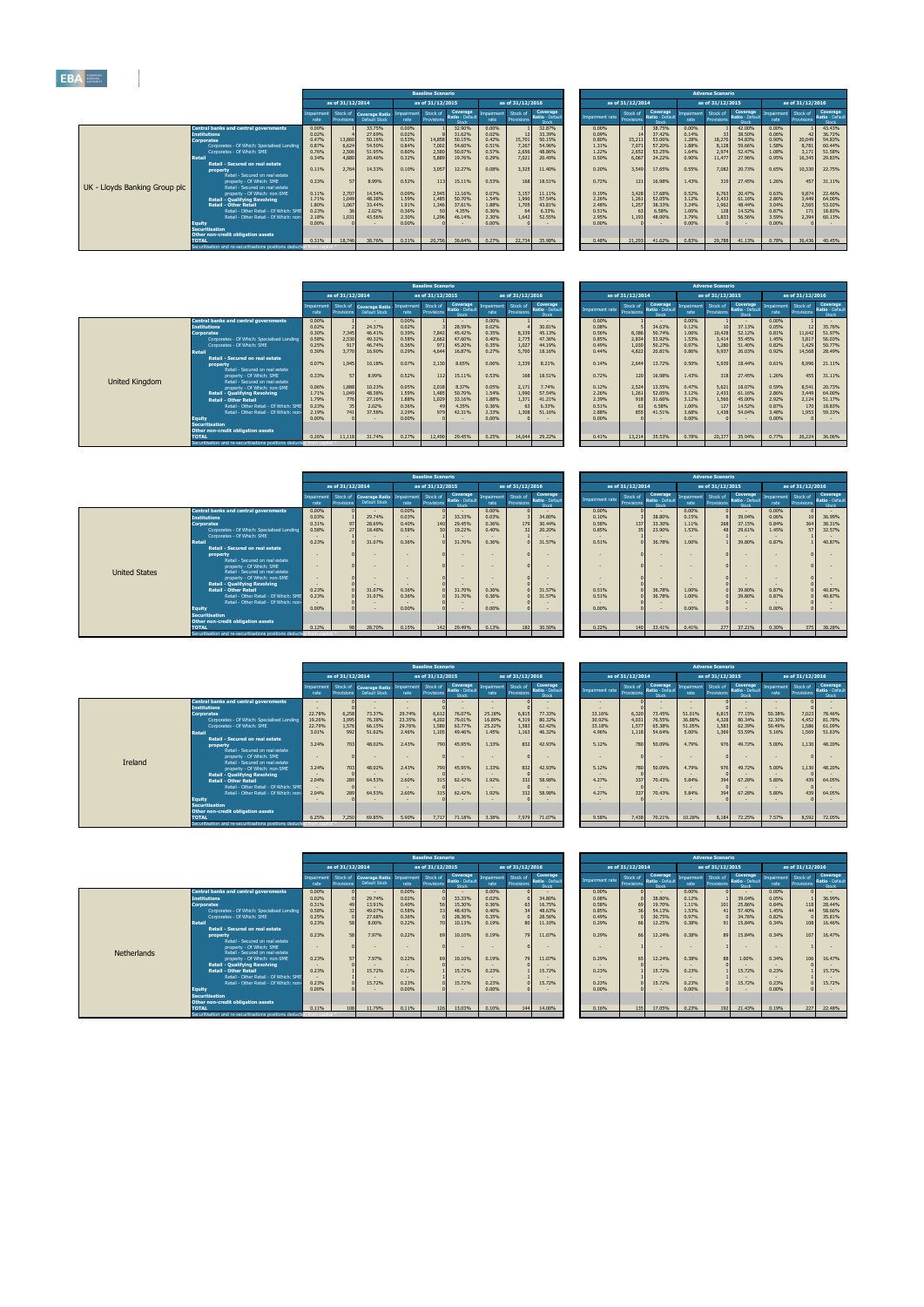

| <b>RWA</b>                                                 |                  |                  | <b>Baseline Scenario</b> |                  |                  | <b>Adverse Scenario</b> |                  |
|------------------------------------------------------------|------------------|------------------|--------------------------|------------------|------------------|-------------------------|------------------|
|                                                            |                  |                  |                          |                  |                  |                         |                  |
| (mln GBP)                                                  | as of 31/12/2013 | as of 31/12/2014 | as of 31/12/2015         | as of 31/12/2016 | as of 31/12/2014 | as of 31/12/2015        | as of 31/12/2016 |
| Risk exposure amount for credit risk                       | 231,254          | 237,091          | 234,751                  | 236,775          | 240,757          | 252,764                 | 258,722          |
| Risk exposure amount Securitisation and re-securitisations | 3,329            | 6,825            | 8,289                    | 9,248            | 10,673           | 14,340                  | 16,602           |
| Risk exposure amount Other credit risk                     | 227,925          | 230,266          | 226,463                  | 227,526          | 230,084          | 238,423                 | 242,120          |
| Risk exposure amount for market risk                       | 14,277           | 14,277           | 14,277                   | 14,277           | 17,519           | 17,722                  | 17,912           |
| Risk exposure amount for operational risk                  | 26,595           | 26,595           | 26,595                   | 26,595           | 26,595           | 26,595                  | 26,595           |
| Transitional floors for Risk exposure amount               | $\mathbf{0}$     |                  | $\overline{0}$           | $\Omega$         | $\mathbf{0}$     | $\mathbf{0}$            |                  |
| <b>Total Risk exposure amount</b>                          | 272,125          | 277,963          | 275,623                  | 277,646          | 284,870          | 297,080                 | 303,229          |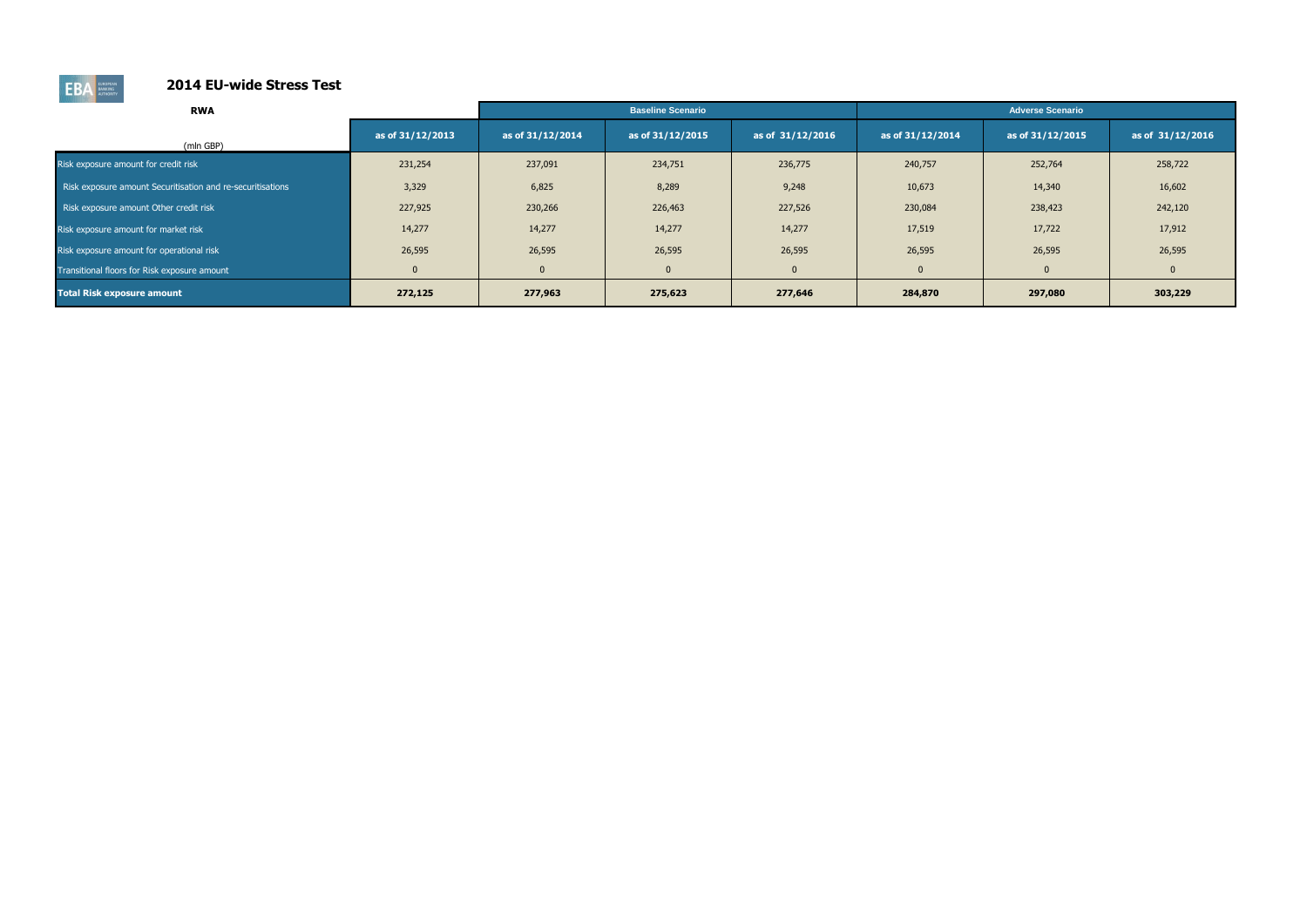|                             | <b>Securitisation</b>                                                                                                               |                         |                       | <b>Baseline scenario</b> |                       |                         | <b>Adverse scenario</b> |                         |
|-----------------------------|-------------------------------------------------------------------------------------------------------------------------------------|-------------------------|-----------------------|--------------------------|-----------------------|-------------------------|-------------------------|-------------------------|
|                             | (mln GBP)                                                                                                                           | as of 31/12/2013        | 31/12/2014            | 31/12/2015               | 31/12/2016            | 31/12/2014              | 31/12/2015              | 31/12/2016              |
| <b>Exposure values</b>      | <b>Banking Book</b><br>Trading Book (excl. correlation trading positions under CRM)<br>Correlation Trading Portfolio (CRM)<br>Total | 13,989<br>184<br>14,173 |                       |                          |                       |                         |                         |                         |
| <b>Risk exposure values</b> | <b>Banking Book</b><br>Trading Book (excl. correlation trading positions under CRM)<br>Total                                        | 3,172<br>157<br>3,329   | 6,583<br>242<br>6,825 | 7,995<br>294<br>8,289    | 8,931<br>317<br>9,248 | 10,375<br>298<br>10,673 | 13,958<br>383<br>14,340 | 16,176<br>426<br>16,602 |
| <b>Impairments</b>          | Hold to Maturity porfolio<br>Available for Sale porfolio<br>Held for trading portfolio<br>Total                                     | $\bf{0}$                | $\mathbf{0}$          | $\mathbf{0}$             | $\Omega$              |                         |                         |                         |

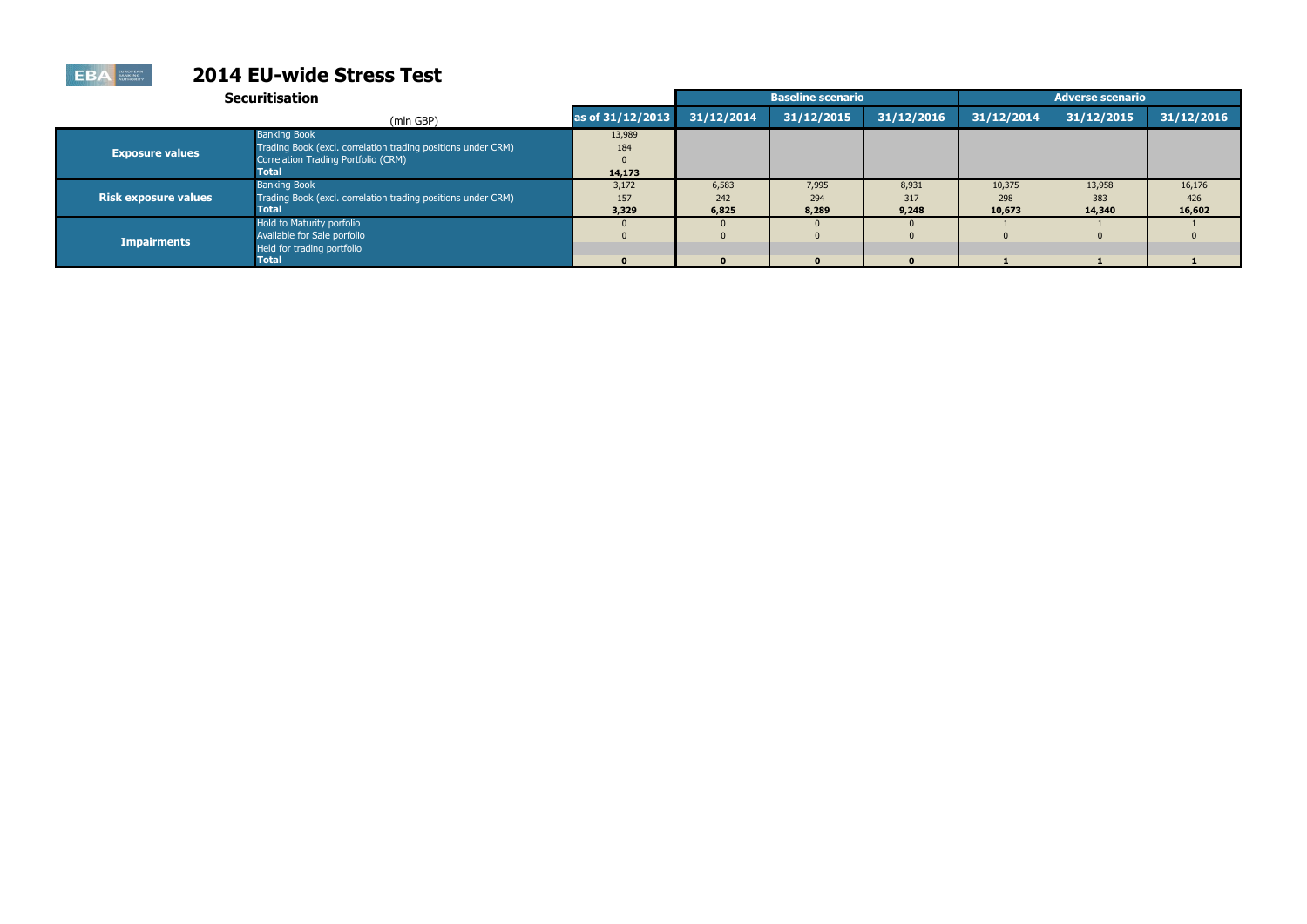

### **2014 EU-wide Stress Test - Sovereign Exposure**

|                                                                                                                                              | (mln GBP)                                  | <b>VALUES AS OF 31/12/2013</b>                                                                 |                                                                                                                                                                                |                                                                 |                                                                            | <b>VALUES AS OF 31/12/2013</b>                                                        |                                                                          |                | <b>VALUES AS OF 31/12/2013</b>                        |                                                             |                                                       |                |                                                       |                |                                   |
|----------------------------------------------------------------------------------------------------------------------------------------------|--------------------------------------------|------------------------------------------------------------------------------------------------|--------------------------------------------------------------------------------------------------------------------------------------------------------------------------------|-----------------------------------------------------------------|----------------------------------------------------------------------------|---------------------------------------------------------------------------------------|--------------------------------------------------------------------------|----------------|-------------------------------------------------------|-------------------------------------------------------------|-------------------------------------------------------|----------------|-------------------------------------------------------|----------------|-----------------------------------|
| <b>Residual Maturity</b>                                                                                                                     | <b>Country / Region</b>                    |                                                                                                | NET DIRECT POSITIONS (gross exposures (long) net of cash short<br><b>GROSS DIRECT LONG EXPOSURES</b><br>positions of sovereign debt to other counterpaties only where there is |                                                                 |                                                                            | DIRECT SOVEREIGN EXPOSURES IN DERIVATIVES (1)                                         |                                                                          |                |                                                       | INDIRECT SOVEREIGN EXPOSURES (3) (on and off balance sheet) |                                                       |                |                                                       |                |                                   |
|                                                                                                                                              |                                            | (accounting value gross of provisions)<br>(1)                                                  |                                                                                                                                                                                | a maturity matching)<br>(1)                                     |                                                                            |                                                                                       | Derivatives with positive fair value at<br>31/12/2013                    |                | Derivatives with negative fair value at<br>31/12/2013 |                                                             | Derivatives with positive fair value<br>at 31/12/2013 |                | Derivatives with negative fair<br>value at 31/12/2013 |                |                                   |
|                                                                                                                                              |                                            |                                                                                                | of which: loans<br>and advances                                                                                                                                                |                                                                 | of which: AFS<br>banking book                                              | of which: FVO<br>(designated at fair<br>value through<br>profit&loss)<br>banking book | of which: Financial<br>assets held for<br>trading<br>(2)                 | Notional value | Fair-value at<br>$31/12/2013$ (+)                     | Notional value                                              | Fair-value at 31/12/2013                              | Notional value | Fair-value at<br>$31/12/2013$ (+)                     | Notional value | Fair-value at<br>$31/12/2013$ (-) |
| $10 - 3M$<br>$[3M-1Y]$<br>$[1Y - 2Y]$<br>[2Y - 3Y [<br>[3Y - 5Y [<br>[5Y - 10Y [<br>[10Y - more<br><b>Tot</b>                                | Austria                                    | 126<br>$\Omega$<br>$\Omega$<br>126                                                             |                                                                                                                                                                                | 126<br>126                                                      |                                                                            | $\Omega$                                                                              | 126<br>$\Omega$<br>126                                                   |                |                                                       |                                                             |                                                       |                |                                                       |                |                                   |
| $I$ 0 - 3M $I$<br>[3M-1Y]<br>$[1Y - 2Y]$<br>[2Y - 3Y [<br><b>13Y - 5Y I</b><br><b>F5Y - 10Y F</b><br>[10Y - more<br>Tot                      | Germany                                    | $\overline{0}$<br>$\overline{4}$<br>145<br>8<br>161                                            |                                                                                                                                                                                | $\Omega$<br>145<br>161                                          | $\Omega$<br>$\Omega$<br>101<br>$\overline{0}$<br>101                       | $\overline{0}$                                                                        | $\Omega$<br>60                                                           |                |                                                       |                                                             |                                                       |                |                                                       |                |                                   |
| $[0 - 3M]$<br>$[3M-1Y]$<br>$[1Y - 2Y]$<br>[2Y - 3Y [<br>[3Y - 5Y [<br><b>[5Y - 10Y [</b><br>[10Y - more<br>Tot                               | Poland                                     | 1,303<br>$\Omega$<br>$\mathbf{0}$<br>1,303                                                     |                                                                                                                                                                                | 1,303<br>1,303                                                  | $\Omega$                                                                   | $\Omega$                                                                              | 1,303<br>1,303                                                           |                |                                                       |                                                             |                                                       |                |                                                       |                |                                   |
| $I$ 0 - 3M $I$<br><b>T3M-1YT</b><br>$\Gamma$ 1Y - 2Y $\Gamma$<br><b>F2Y - 3Y F</b><br>[3Y - 5Y [<br>[5Y - 10Y [<br>[10Y - more<br><b>Tot</b> | <b>United Kingdom</b>                      | 521<br>349<br>$\begin{array}{r} 584 \\ 353 \\ 1,425 \end{array}$<br>15,520<br>22,217<br>40,968 |                                                                                                                                                                                | 521<br>349<br>584<br>353<br>1,425<br>15,520<br>22,217<br>40,968 | 503<br>349<br>$\overline{0}$<br>318<br>1,221<br>14,043<br>16,070<br>32,503 | $\overline{0}$<br>$\Omega$<br>23<br>34<br>184<br>1,211<br>3,068<br>4,521              | 18<br>$\mathbf{0}$<br>561<br>$\mathbf{1}$<br>20<br>263<br>3,079<br>3,942 |                |                                                       |                                                             |                                                       |                |                                                       |                |                                   |
| $I$ 0 - 3M $I$<br>$[3M - 1Y]$<br>$[1Y - 2Y]$<br>$[2Y - 3Y]$<br>[3Y - 5Y [<br>[5Y - 10Y [<br>[10Y - more<br><b>Tot</b>                        | <b>U.S.</b>                                | $\overline{0}$<br>$\mathbf{0}$<br>1,588<br>$\Omega$<br>104<br>3,514<br>1,783<br>6,989          | 247<br>247                                                                                                                                                                     | $\Omega$<br>$\Omega$<br>1,588<br>104<br>3,514<br>1,783<br>6,989 | $\Omega$<br>$\mathbf{0}$<br>1,341<br>3,443<br>1,781<br>6,565               | $\Omega$<br>n                                                                         | $\Omega$<br>104<br>72<br>$\mathbf{1}$<br>177                             |                |                                                       |                                                             | $\mathbf{r}$                                          |                |                                                       |                |                                   |
| $I$ 0 - 3M $I$<br>$I$ 3M - 1Y $I$<br>$[1Y - 2Y]$<br>$[2Y - 3Y]$<br>$[3Y - 5Y]$<br>[5Y - 10Y [<br>[10Y - more<br><b>Tot</b>                   | <b>Other advanced economies</b><br>non EEA | 48<br>$\Omega$<br>$\Omega$<br>48                                                               |                                                                                                                                                                                | 48<br>$\Omega$<br>48                                            | $\Omega$<br>$\Omega$                                                       | $\overline{0}$<br>$\Omega$<br>$\Omega$                                                | 48<br>$\Omega$<br>48                                                     |                |                                                       |                                                             | $\mathbf{r}$                                          | $\Omega$       |                                                       |                |                                   |
| $10 - 3M$<br>$[3M-1Y]$<br>$[1Y - 2Y]$<br>$[2Y - 3Y]$<br>$[3Y - 5Y]$<br><b>F5Y - 10Y F</b><br><b>T10Y - more</b><br>Tot                       | <b>Middle East</b>                         | 30 <sup>°</sup><br>$\mathbf{0}$<br>$\Omega$<br>$\Omega$<br>30                                  |                                                                                                                                                                                | 30<br>$\Omega$<br>30                                            |                                                                            | $\Omega$                                                                              | 30<br>30                                                                 |                |                                                       |                                                             |                                                       |                |                                                       |                |                                   |

Notes and definitions<br>(1) The exposures reported cover only exposures to central, regional and local governments on immediate borrower basis, and do not include exposures to other counterparts with full or partial governme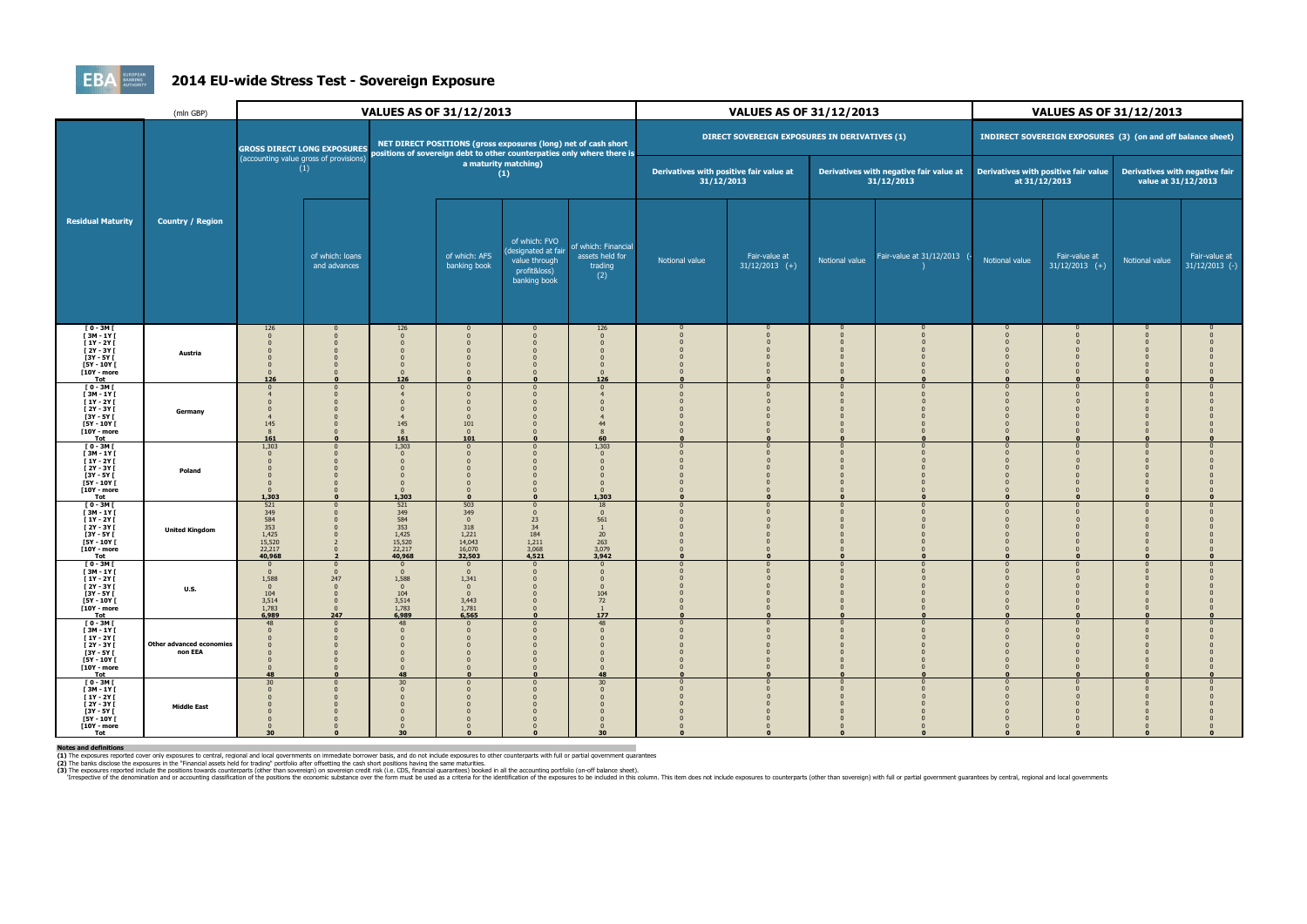

**Capital**

|                            |                     |                                                                                                                                                                                                  |                              |                                  |                                  | <b>Baseline Scenario</b>         |                                                                                                       | <b>Adverse Scenario</b>        |                                |  |
|----------------------------|---------------------|--------------------------------------------------------------------------------------------------------------------------------------------------------------------------------------------------|------------------------------|----------------------------------|----------------------------------|----------------------------------|-------------------------------------------------------------------------------------------------------|--------------------------------|--------------------------------|--|
| (mln GBP)                  |                     | <b>CRR / CRDIV DEFINITION OF CAPITAL</b>                                                                                                                                                         | As of 31/12/2013             |                                  |                                  |                                  | As of 31/12/2014 As of 31/12/2015 As of 31/12/2016 As of 31/12/2014 As of 31/12/2015 As of 31/12/2016 |                                |                                |  |
|                            | $\mathbf{A}$        | <b>OWN FUNDS</b>                                                                                                                                                                                 | 50,857                       | 50,959                           | 51,277                           | 50,293                           | 49,601                                                                                                | 41,475                         | 34,738                         |  |
|                            | A.1                 | <b>COMMON EQUITY TIER 1 CAPITAL (net of deductions and after applying</b><br>transitional adjustments)                                                                                           | 27,844                       | 30,290                           | 33,622                           | 37,807                           | 28,065                                                                                                | 22,617                         | 18,916                         |  |
|                            | A.1.1               | Capital instruments eligible as CET1 Capital (including share premium and net own<br>capital instruments)                                                                                        | 24,396                       | 24,396                           | 24,396                           | 24,396                           | 24,396                                                                                                | 24,396                         | 24,396                         |  |
|                            | A.1.1.1             | Of which: CET1 instruments subscribed by Government                                                                                                                                              | 2,334                        | 2,334                            | 2,334                            | 2,334                            | 2,334                                                                                                 | 2,334                          | 2,334                          |  |
|                            | A.1.2               | Retained earnings                                                                                                                                                                                | 4,844                        | 8,474                            | 10,396                           | 12,925                           | 7,250                                                                                                 | 3,444                          | 1,258                          |  |
|                            | A.1.3               | Accumulated other comprehensive income                                                                                                                                                           | $-3,956$                     | $-2,409$                         | $-1,772$                         | $-1,347$                         | $-1,963$                                                                                              | $-819$                         | $-243$                         |  |
|                            | A.1.3.1             | Of which: arising from unrealised gains/losses from Sovereign exposure in AFS<br>portfolio                                                                                                       | $-495$                       | $-433$                           | $-433$                           | $-433$                           | $-627$                                                                                                | $-504$                         | $-609$                         |  |
|                            | A.1.3.2             | Of which: arising from unrealised gains/losses from the rest of AFS portfolio                                                                                                                    | $-120$                       | $-139$                           | $-160$                           | $-174$                           | $-213$                                                                                                | $-277$                         | $-320$                         |  |
|                            | A.1.4               | <b>Other Reserves</b>                                                                                                                                                                            | 12,222                       | 12,022                           | 12,022                           | 12,022                           | 12,022                                                                                                | 12,022                         | 12,022                         |  |
|                            | A.1.5               | Funds for general banking risk                                                                                                                                                                   | $\mathbf{0}$                 | $\overline{0}$                   | $\pmb{0}$                        | $\mathbf 0$                      | $\overline{0}$                                                                                        | $\mathbf{0}$                   | $\pmb{0}$                      |  |
|                            | A.1.6               | Minority interest given recognition in CET1 capital                                                                                                                                              | $\mathbf{0}$                 | 327                              | $\mathbf{0}$                     | $\mathbf{0}$                     | 327                                                                                                   | 327                            | 327                            |  |
|                            | A.1.7               | Adjustments to CET1 due to prudential filters excluding those from unrealised<br>gains/losses from AFS portfolio                                                                                 | 939                          | 807                              | 807                              | 807                              | 807                                                                                                   | 807                            | 807                            |  |
|                            | A.1.8               | Adjustments to CET1 due to prudential filters from unrealised gains/losses from<br>Sovereign Exposure in AFS portfolio                                                                           | 396                          | 346                              | 260                              | 173                              | 502                                                                                                   | 303                            | 244                            |  |
| <b>OWN FUNDS</b>           | A.1.9               | (-) Intangible assets (including Goodwill)                                                                                                                                                       | $-1,979$                     | $-1,551$                         | $-1,274$                         | $-998$                           | $-1,551$                                                                                              | $-1,274$                       | $-998$                         |  |
|                            | A.1.10              | (-) DTAs that rely on future profitability and do not arise from temporary differences<br>net of associated DTLs                                                                                 | $-5,025$                     | $-7,204$                         | $-6,348$                         | $-5,270$                         | $-7,819$                                                                                              | $-9,307$                       | $-10,227$                      |  |
|                            | A.1.11<br>A.1.12    | (-) IRB shortfall of credit risk adjustments to expected losses<br>(-) Defined benefit pension fund assets                                                                                       | $-865$<br>$-78$              | $-1,259$<br>$-827$               | $-1,174$<br>$-1,319$             | $-1,273$<br>$-1,646$             | $-1,215$<br>$-1,531$                                                                                  | $-966$<br>$-2,445$             | $-1,258$<br>$-3,054$           |  |
|                            | A.1.13<br>A.1.14    | (-) Reciprocal cross holdings in CET1 Capital<br>(-) Excess deduction from AT1 items over AT1 Capital                                                                                            | $\mathbf{0}$<br>$\mathbf{0}$ | $\overline{0}$<br>$\overline{0}$ | $\overline{0}$<br>$\overline{0}$ | $\overline{0}$<br>$\overline{0}$ | $\overline{0}$<br>$\overline{\mathbf{0}}$                                                             | $\mathbf{0}$<br>$\overline{0}$ | $\mathbf{0}$<br>$\overline{0}$ |  |
|                            | A.1.15              | (-) Deductions related to assets which can alternatively be subject to a 1.250% risk<br>weight                                                                                                   | $-141$                       | $\overline{0}$                   | $\mathbf{0}$                     | $\mathbf{0}$                     | $\overline{0}$                                                                                        | $\mathbf{0}$                   | $\mathbf{0}$                   |  |
|                            | A.1.15.1            | Of which: from securitisation positions (-)                                                                                                                                                      | $-141$                       | $\mathbf 0$                      | $\pmb{0}$                        | $\mathbf{0}$                     | $\overline{\mathbf{0}}$                                                                               | $\mathbf{0}$                   | $\pmb{0}$                      |  |
|                            | A.1.16              | (-) Holdings of CET1 capital instruments of financial sector entities where the<br>institiution does not have a significant investment                                                           | $\Omega$                     | $\Omega$                         | $\mathbf{0}$                     | $\mathbf{0}$                     | $\overline{0}$                                                                                        | $\mathbf{0}$                   | $\pmb{0}$                      |  |
|                            | A.1.17              | (-) Deductible DTAs that rely on future profitability and arise from temporary<br>differences                                                                                                    | $\Omega$                     | $\Omega$                         | $\pmb{0}$                        | $\mathbf{0}$                     | $\overline{0}$                                                                                        | $\bf{0}$                       | $\mathbf{0}$                   |  |
|                            | A.1.18              | (-) Holdings of CET1 capital instruments of financial sector entities where the<br>institiution has a significant investment                                                                     | $-2,908$                     | $-2,667$                         | $-2,371$                         | $-1,983$                         | $-2,872$                                                                                              | $-3,326$                       | $-3,642$                       |  |
|                            | A.1.19<br>A.1.20    | (-) Amount exceding the 17.65% threshold<br><b>Transitional adjustments</b>                                                                                                                      | $-405$<br>405                | $-665$<br>500                    | $-385$<br>385                    | $-14$<br>14                      | $-845$<br>558                                                                                         | $-1,227$<br>683                | $-1,486$<br>769                |  |
|                            | A.1.20.1            | Transitional adjustments due to grandfathered CET1 Capital instruments (+/-)                                                                                                                     | $\mathbf{0}$                 | $\overline{0}$                   | $\mathbf{0}$                     | $\mathbf{0}$                     | $\overline{0}$                                                                                        | $\mathbf{0}$                   | $\pmb{0}$                      |  |
|                            |                     | Transitional adjustments due to additional minority interests (+/-)<br>Other transitional adjustments to CET1 Capital excl. adjustments for Sovereign                                            | $\bf{0}$                     | $\overline{\mathbf{0}}$          | $\bf{0}$                         | $\mathbf 0$                      | $\overline{0}$                                                                                        | $\bf{0}$                       | $\mathbf{0}$                   |  |
|                            | A.1.20.3<br>A.2     | exposure in AFS $(+/-)$<br>ADDITIONAL TIER 1 CAPITAL (net of deductions and after transitional adjustments)                                                                                      | 405<br>3,809                 | 500<br>3,730                     | 385<br>3,349                     | 14<br>2,967                      | 558<br>3,730                                                                                          | 683<br>3,349                   | 769<br>2,967                   |  |
|                            | A.2.1               | Of which: (+) Other existing support government measures                                                                                                                                         | $\mathbf{0}$                 | $\overline{0}$                   | $\bf{0}$                         | $\overline{0}$                   | $\overline{0}$                                                                                        | $\bf{0}$                       | $\mathbf{0}$                   |  |
|                            | A.3                 | TIER 1 CAPITAL (net of deductions and after transitional adjustments)                                                                                                                            | 31,653                       | 34,021                           | 36,970                           | 40,773                           | 31,795                                                                                                | 25,966                         | 21,882                         |  |
|                            | A.4                 | TIER 2 CAPITAL (net of deductions and after transitional adjustments)                                                                                                                            | 19,204                       | 16,938                           | 14,307                           | 9,520                            | 17,806                                                                                                | 15,509                         | 12,856                         |  |
|                            | $\mathbf{B}$<br>B.1 | <b>TOTAL RISK EXPOSURE AMOUNT</b><br>of which: stemming from exposures that fall below the 10% / 15% limits for CET1                                                                             | 272,125<br>11,154            | 277,963                          | 275,623                          | 277,646                          | 284,870                                                                                               | 297,080                        | 303,229                        |  |
|                            | B.2                 | $deduction (+)$<br>of which: stemming from from CVA capital requirements $(+)$                                                                                                                   | 3,190                        |                                  |                                  |                                  |                                                                                                       |                                |                                |  |
| <b>OWN FUNDS</b>           | B.3                 | of which: stemming from higher asset correlation parameter against exposures to<br>large financial institutions under IRB the IRB approaches to credit risk $(+)$                                | 2,541                        |                                  |                                  |                                  |                                                                                                       |                                |                                |  |
| <b>REQUIREMENTS</b>        | <b>B.4</b>          | of which: stemming from the application of the supporting factor to increase<br>lending to SMEs (-)                                                                                              | $-2,770$                     |                                  |                                  |                                  |                                                                                                       |                                |                                |  |
|                            | B.5                 | of which: stemming from the effect of exposures that were previously part of Risk<br>Exposure amount and receive a deduction treatment under CRR/CRDIV (-)                                       | $\mathbf{0}$                 |                                  |                                  |                                  |                                                                                                       |                                |                                |  |
|                            | <b>B.6</b>          | of which: others subject to the discretion of National Competent Authorities                                                                                                                     | $\mathbf{0}$                 |                                  |                                  |                                  |                                                                                                       |                                |                                |  |
| <b>CAPITAL RATIOS (%)</b>  | C.1<br>C.2          | <b>Common Equity Tier 1 Capital ratio</b><br><b>Tier 1 Capital ratio</b>                                                                                                                         | 10.23%<br>11.63%             | 10.90%<br>12.24%                 | 12.20%<br>13.41%                 | 13.62%<br>14.69%                 | 9.85%<br>11.16%                                                                                       | 7.61%<br>8.74%                 | 6.24%<br>7.22%                 |  |
| <b>Transitional period</b> | C.3                 | <b>Total Capital ratio</b>                                                                                                                                                                       | 18.69%                       | 18.33%                           | 18.60%                           | 18.11%                           | 17.41%                                                                                                | 13.96%                         | 11.46%                         |  |
|                            | D                   | <b>Common Equity Tier 1 Capital Threshold</b><br>Total amount of instruments with mandatory conversion into ordinary shares upon a                                                               |                              | 22,237                           | 22,050                           | 22,212                           | 15,668                                                                                                | 16,339                         | 16,678                         |  |
|                            | Æ.                  | fixed date in the 2014 -2016 period (cumulative conversions) (1)<br>Total Additional Tier 1 and Tier 2 instruments eligible as regulatory capital under the                                      |                              | $\mathbf{0}$                     | $\mathbf{0}$                     | $\mathbf 0$                      | $\mathbf 0$                                                                                           | $\mathbf 0$                    | $\pmb{\mathsf{o}}$             |  |
| <b>Memorandum items</b>    | F.                  | CRR provisions that convert into Common Equity Tier 1 or are written down upon a<br>trigger event (2)<br>Of which: eligible instruments whose trigger is above CET1 capital ratio in the adverse |                              |                                  |                                  |                                  | 7,265                                                                                                 | 6,560                          | 5,532                          |  |
|                            | F.1<br>$\mathbf{G}$ | scenario (2)<br><b>Fully Loaded Common Equity Tier 1 Capital ratio (3)</b>                                                                                                                       |                              |                                  |                                  | 13.61%                           | $\mathbf{0}$                                                                                          | $\pmb{0}$                      | $\pmb{\mathsf{o}}$<br>5.98%    |  |

(1) Conversions not considered for CET1 computation<br>(2) Excluding instruments included in E<br>(3) Memorandum item based on a fully implemented CRR/CRD IV definition of Common Equity Tier 1 capital including 60% of unrealised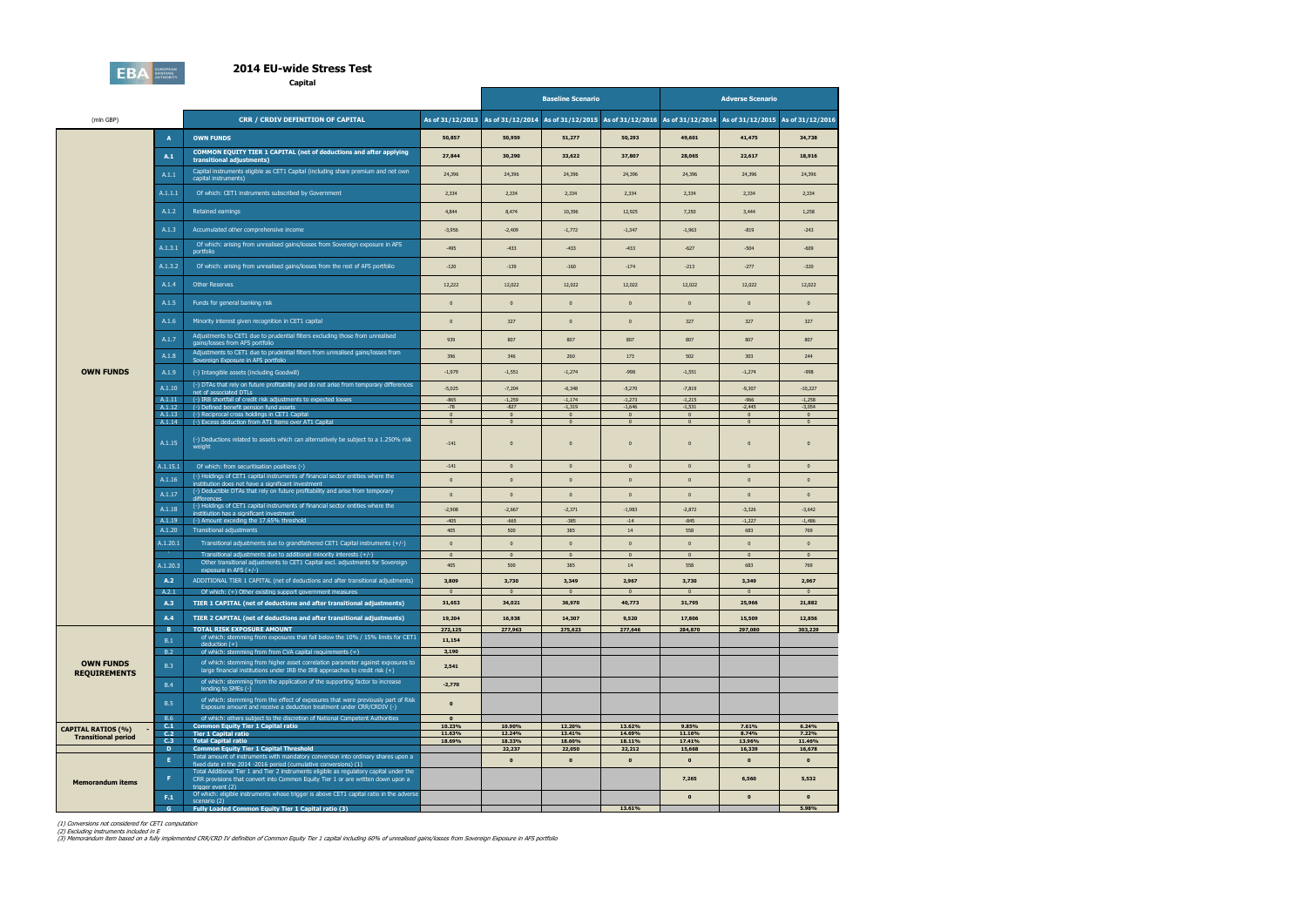

| <b>Issuance of CET 1 Instruments</b>                                                                    | <b>Impact on Common</b><br><b>Equity Tier 1</b><br><b>Million GBP</b> |
|---------------------------------------------------------------------------------------------------------|-----------------------------------------------------------------------|
| Raising of capital instruments eligible as CET1 capital $(+)$                                           | $\overline{0}$                                                        |
| Repayment of CET1 capital, buybacks (-)                                                                 | $\overline{0}$                                                        |
| Conversion to CET1 of hybrid instruments becoming effective between 1 January and 30 September 2014 (+) | $\overline{0}$                                                        |

| Net issuance of Additional Tier 1 and T2 Instruments                                                                                                                                 | <b>Impact on Additional</b><br><b>Tier 1 and Tier 2</b><br><b>Million GBP</b> |
|--------------------------------------------------------------------------------------------------------------------------------------------------------------------------------------|-------------------------------------------------------------------------------|
| Net issuance of Additional Tier 1 and T2 Instruments with a trigger at or above bank's post stress test CET1 ratio in the adverse<br>scenario during the stress test horizon $(+/-)$ | 5,329                                                                         |
| Net issuance of Additional Tier 1 and T2 Instrument with a trigger below bank's post stress test CET1 ratio in the adverse scenario<br>during the stress test horizon $(+/-)$        | $\overline{0}$                                                                |

**Major Capital Measures from 1 January to 30 September 2014**

| <b>Losses</b>                                                                               | <b>Million GBP</b> |
|---------------------------------------------------------------------------------------------|--------------------|
| Realized fines/litigation costs from 1 January to 30 September 2014 (net of provisions) (-) | $-225$             |
| Other material losses and provisions from 1 January to 30 September 2014 (-)                | $-875$             |

### **Major Capital Measures Impacting Tier 1 and Tier 2 Eligible Capital from 1 January 2014 to 30 September 2014**